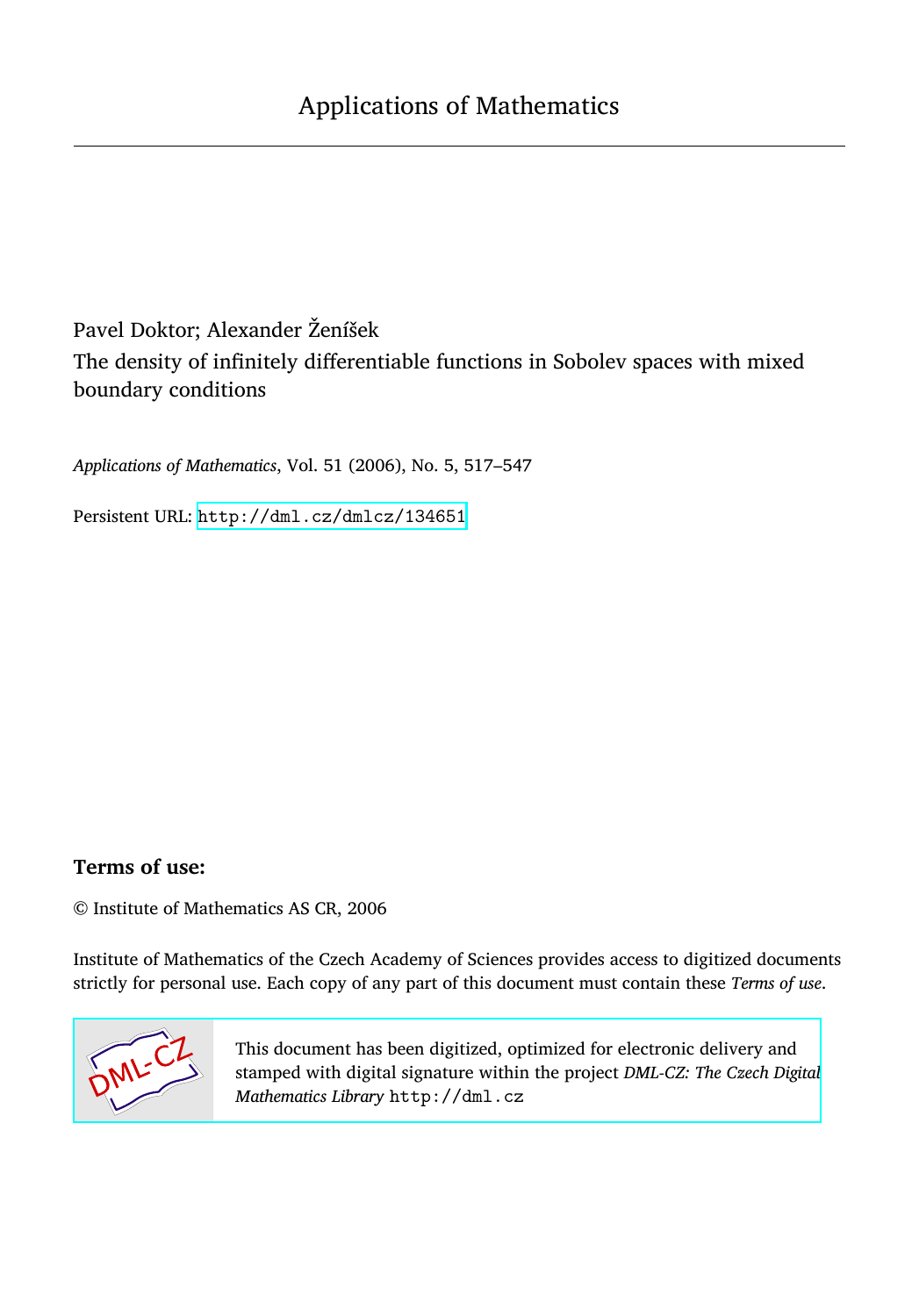## THE DENSITY OF INFINITELY DIFFERENTIABLE FUNCTIONS IN SOBOLEV SPACES WITH MIXED BOUNDARY CONDITIONS\*

Pavel Doktor, Praha, Alexander Ženíšek, Brno

(Received February 14, 2005)

Abstract. We present a detailed proof of the density of the set  $C^{\infty}(\overline{\Omega}) \cap V$  in the space of test functions  $V \subset H^1(\Omega)$  that vanish on some part of the boundary  $\partial\Omega$  of a bounded domain Ω.

Keywords: density theorems, finite element method

MSC 2000 : 46E35

Let  $\Omega$  be a nonempty bounded domain in  $\mathbb{R}^N$   $(N = 2 \text{ or } 3)$ . The symbol  $C^{\infty}(\overline{\Omega})$  denotes the set containing all restrictions to  $\overline{\Omega}$  of infinitely smooth functions defined on  $\mathbb{R}^N$  (see [5, 1.2.1, 1.2.3 and 5.2.1]). Further, the symbol V denotes the set of test functions belonging to  $H^1(\Omega)$  (for detailed definition of V see Theorem 1), where  $H^1(\Omega) \equiv H^{1,2}(\Omega)$  is the Sobolev space in the notation defined in [5, 5.4.1].

In this paper we present a detailed proof of the density of  $C^{\infty}(\overline{\Omega}) \cap V$  in V (see Theorem 1) the use of which is necessary when proving the convergence of the finite element method without any regularity assumptions on the exact solution u of a given variational problem, i.e., when proving the relation (which we present in (∗) for the case of a variational problem corresponding to a second order elliptic boundary value problem)

(\*) 
$$
\lim_{h \to 0} \|\tilde{u} - u_h\|_{1, \Omega_h} = 0,
$$

where  $\tilde{u}$  is the Calderon extension (see [7, p. 77]) of the exact solution and  $u_h$  is the approximate solution by the finite element method. Many authors consider the density of  $C^{\infty}(\overline{\Omega}) \cap V$  in V to be evident and using it they do not give any reference

<sup>\*</sup> This work was supported by the grants GAČR 201/03/0570 and MSM 262100001.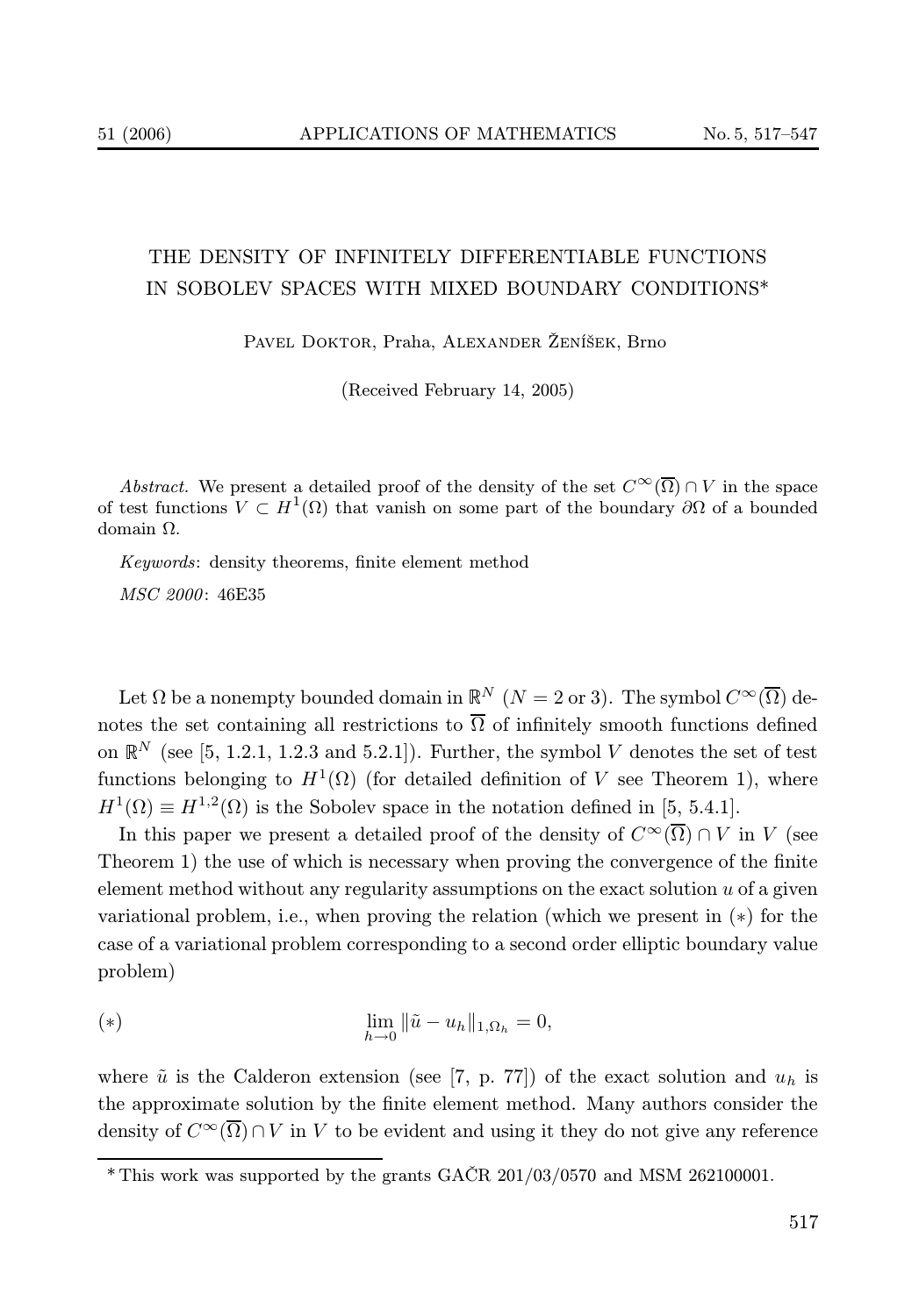(see, for example, [3, p. 135]). The assertion of Theorem 1 was given (in a little more general form) in [4]. However, the proof presented in [4] is so concise that almost no reader will have patience to read and understand it. For this reason we present in this paper a sufficiently detailed proof of this result which is of basic importance in the theory of convergence of the finite element method.

We also restrict ourselves to the class of domains  $\tilde{C}^{0,1} \subset C^{0,1}$ , where  $C^{0,1}$  denotes the set of domains with Lipschitz continuous boundary, in the following sense: If  $\Omega \in \tilde{C}^{0,1}$  then  $\Omega \in C^{0,1}$  and the boundary  $\partial\Omega$  of  $\Omega$  consists of a finite number of smooth parts which have a finite number of relative maxima and minima and inflexions and in the three-dimensional case also a finite number of saddle points. To consider such a class of domains is sufficient for applications.

Further, we will consider parts  $\gamma_i$  of  $\partial\Omega$ , on which homogeneous Dirichlet boundary condition will be prescribed, which satisfy the following condition. Let  $\gamma_i \subset \partial\Omega$  be a relatively open set (i.e., open in the metric space  $\partial\Omega$ ). We say that  $\gamma_i$  has a Lipschitz relative boundary  $\partial \gamma_i$  (i.e., the boundary in the metric space  $\partial \Omega$ ) and write  $\gamma_i \in \text{LRB}$  if either dim  $\Omega = 2$ , or if in the case dim  $\Omega = 3$  it has the following property:

Let  $X_0$  be an arbitrary point of  $\partial \gamma_i$  and let  $N(X_0)$  be a neighbourhood of  $X_0$ such that  $N(X_0) \cap \partial\Omega$  is expressed as a graph  $x_3 = a(x_1, x_2)$ . Let further  $G_i$  be the image of  $\gamma_i \cap N(X_0)$  in the projection to the plane  $x_1, x_2$  with the boundary  $\partial G_i$ . Then  $G_i$  has the same property as  $\Omega$ , i.e.,  $\partial G_i$  is locally representable as a graph of a Lipschitz function in one variable (obviously this definition is independent of the description of  $\partial\Omega$ ). (In this case we use the notation  $\gamma_i \in \text{LRB}$  as mentioned above).

**Theorem 1** (on the density of  $C^{\infty}(\overline{\Omega}) \cap V$  in V). Let  $\Omega \in C^{0,1}$  and let

(1) 
$$
V = \{v \in H^1(\Omega): v = 0 \text{ on } \Gamma_1, \text{ where } \Gamma_1 \subset \partial\Omega, \\ \text{meas}_{N-1} \Gamma_1 > 0 \text{ with } N = 2 \text{ or } N = 3\},\
$$

where  $\Gamma_1$  consists of a finite number of relatively open parts in  $\partial\Omega$ , say  $\gamma_1, \ldots, \gamma_m$ such that  $\gamma_i \in \text{LRB}$   $(i = 1, \ldots, m)$ . Then the set  $C^{\infty}(\overline{\Omega}) \cap V$  is dense in V.

The proof of Theorem 1 will be divided into four parts:

- 1) formulation of Lemma 2;
- 2) the idea of the proof of Lemma 2;
- 3) the proof of Theorem 1 by means of Lemma 2;
- 4) the detailed proof of Lemma 2.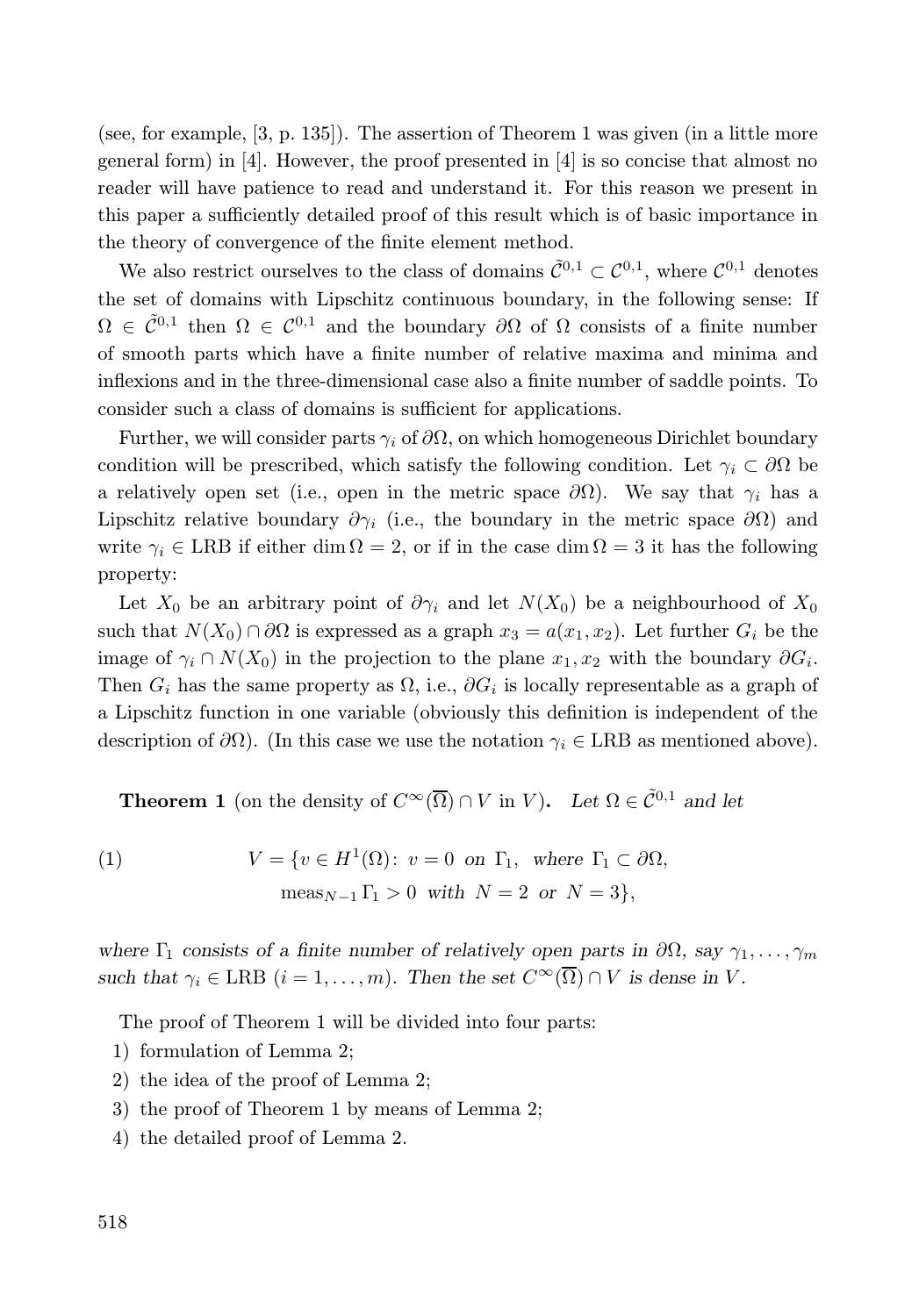**Lemma 2.** Let  $\Theta$  be an N-dimensional parallelepiped

(2) 
$$
\Theta = \{ X \in \mathbb{R}^N : X' \in \Delta, x_N \in (-\beta, 0) \},
$$

where  $\Delta = (-\alpha, \alpha)^{N-1}$  and  $\alpha, \beta$  are positive numbers.

Let  $G \subset \overline{G} \subset \Delta$  be a domain such that  $G \in \tilde{C}^{0,1}$  and let  $\overline{G} \subset \mathcal{U}$ , where  $\mathcal{U} \subset \Delta$  is an open set.

Let us denote  $\Theta_1 = (-\alpha, \alpha)^{N-1} \times (-\beta, \beta)$ . Further, let us denote  $\Gamma = G \times \{0\}$ and let  $\mathcal{K} \subset \Theta_1$  be a compact set,  $\Gamma \subset \mathcal{K}$ . (See Fig. 1 in the case of  $N = 2$ .)

Then there exists a compact set  $\mathcal{K}_1 \subset \Theta_1$ ,  $\mathcal{K}_1 \supset \mathcal{K}$  (where  $\mathcal{K}_1$  depends only on  $\mathcal{K}$ ) with the following property  $(K_1$  will be defined at the end of the idea of the proof of Lemma 2 (see the text following relation (12))):

Let  $u \in H^1(\Theta)$  be an arbitrary function which is equal to zero on  $\Gamma$  (in the sense of traces) and supp  $u \subset \mathcal{K}$ .

Then there exists a sequence  $\{u_n\} \subset C^\infty(\overline{\Theta}_1)$  such that supp  $u_n \subset \mathcal{K}_1 \setminus \overline{\Gamma}$ , where  $\Gamma = G \times \{0\}$ , and  $u_n \to u$  in the space  $H^1(\Theta)$ .



Figure 1. A two-dimensional example with G an interval.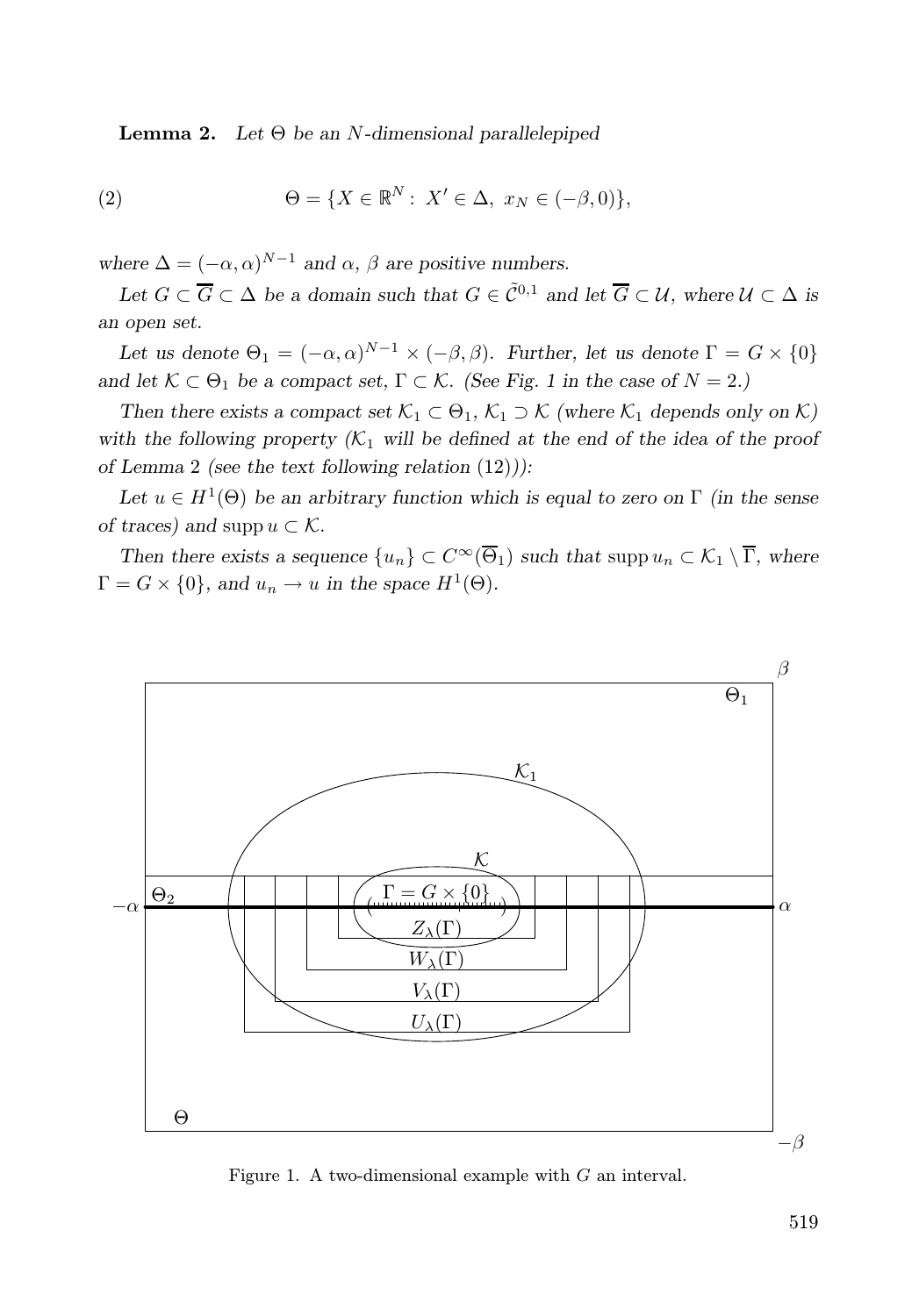The idea of the proof of Lemma 2. Due to the assumptions  $G \subset \Delta$ ,  $K \subset \Theta_1$ we have (see Fig. 1 for  $N = 2$ )

(3) 
$$
\operatorname{dist}(\mathcal{K}, \mathbb{R}^N \setminus \Theta_1) = \nu > 0.
$$

Let us denote successively

(4)  
\n
$$
U_{\lambda}(G) = \{X' \in \Delta : \text{ dist}(X', G) < \lambda\},
$$
\n
$$
V_{\lambda}(G) = \left\{X' \in \Delta : \text{ dist}(X', G) < \frac{3}{4}\lambda\right\},
$$
\n
$$
W_{\lambda}(G) = \left\{X' \in \Delta : \text{ dist}(X', G) < \frac{1}{2}\lambda\right\},
$$
\n
$$
Z_{\lambda}(G) = \left\{X' \in \Delta : \text{ dist}(X', G) < \frac{1}{4}\lambda\right\}
$$

and, correspondingly (see Fig. 1 for  $N = 2$ ),

(5)  
\n
$$
U_{\lambda}(\Gamma) = U_{\lambda}(G) \times \left(-\lambda, \frac{1}{4}\lambda\right),
$$
\n
$$
V_{\lambda}(\Gamma) = V_{\lambda}(G) \times \left(-\frac{3}{4}\lambda, \frac{1}{4}\lambda\right),
$$
\n
$$
W_{\lambda}(\Gamma) = W_{\lambda}(G) \times \left(-\frac{1}{2}\lambda, \frac{1}{4}\lambda\right),
$$
\n
$$
Z_{\lambda}(\Gamma) = Z_{\lambda}(G) \times \left(-\frac{1}{4}\lambda, \frac{1}{4}\lambda\right),
$$

where  $\lambda$  is supposed sufficiently small, thus satisfying

$$
\lambda < \frac{1}{2}\nu.
$$

Let us put  $h = \frac{1}{4}\lambda$  and (see Fig. 2)

(7) 
$$
u_{\lambda}(X', x_N) := u(X', x_N - h), \quad [X', x_N] \in \Theta
$$

with  $u_{\lambda} \in H^1(\Theta_2)$ ,  $\Theta_2 \equiv \Theta_2(h) = \Delta \times (-\beta, h)$ ,

(8) 
$$
v_{\lambda}(X) = \begin{cases} 0, & X \in W_{\lambda}(\Gamma), \\ u_{\lambda}(X), & X \in \Theta_2 \setminus \overline{W_{\lambda}(\Gamma)}, \end{cases}
$$

(9) 
$$
w_{\lambda}(X) = (\omega_h * v_{\lambda})(X).
$$

In (9) we have used the brief notation for convolution

(10) 
$$
(\omega_h * u)(X) = \int_{\mathbb{R}^N} \omega_h (X - Y) u(Y) \,dY = \int_{\mathbb{R}^N} \omega_h (Y) u(X - Y) \,dY,
$$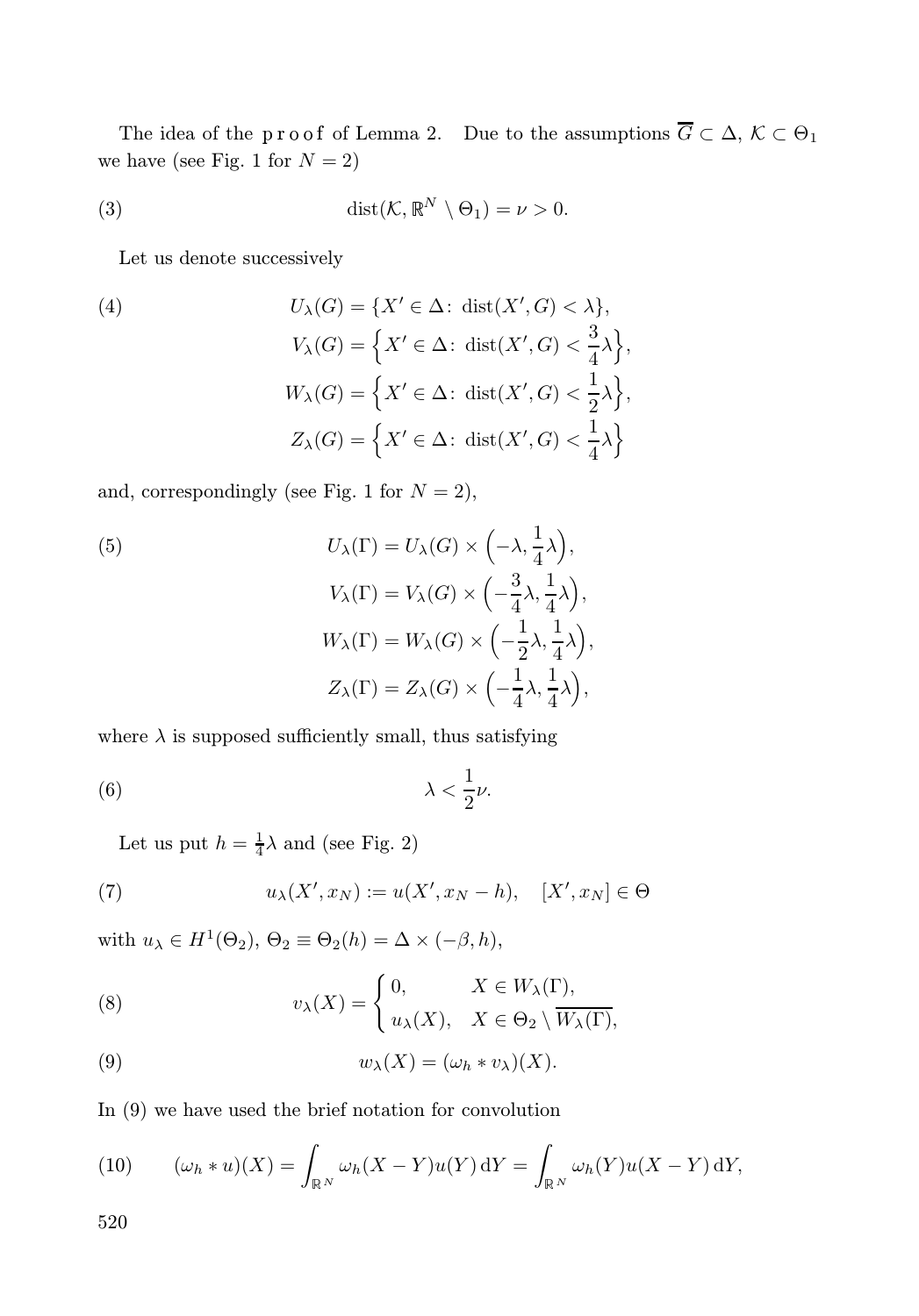where the mollifier  $\omega_h(Z)$  is defined by the relations

(11) 
$$
\omega_h(Z) = \begin{cases} \varkappa h^{-N} \exp\left(\frac{\|Z\|^2}{\|Z\|^2 - h^2}\right) & \text{for } \|Z\| < h, \\ 0 & \text{for } \|Z\| \ge h; \end{cases}
$$

the symbol  $\|\cdot\|$  denotes the Euclidean norm and the constant  $\varkappa$  is defined by

(12) 
$$
\int_{\mathbb{R}^N} \omega_1(Z) \, \mathrm{d}Z = \int_{\mathbb{R}^N} \omega_h(Z) \, \mathrm{d}Z = 1,
$$

from which we obtain

$$
\varkappa = \left( \int_{\mathbb{R}^N} \exp \left( \frac{\|Z\|^2}{\|Z\|^2 - 1} \right) \mathrm{d} Z \right)^{-1}.
$$

The first equality (12) follows from the fact that

$$
||Z||^2/(||Z||^2 - h^2) = ||Z/h||^2/(||Z/h||^2 - 1)
$$

and from the substitution  $Z = hX = [hx_1, \ldots, hx_N]$  which implies  $dZ = h^N dX$ . Thus the convolution (10) is well-defined for  $u \in L_2\Omega$  and its restriction onto  $\overline{\Omega}$ belongs to the space  $C^{\infty}(\overline{\Omega})$ .

We see immediately that  $u_{\lambda} \in H^1(\Theta)$ . It follows from  $(4)-(6)$  that supp  $w_{\lambda} \subset \mathcal{K}_1$ , where  $\mathcal{K}_1 = \{X \in \mathbb{R}^N : \text{dist}(X, \mathcal{K}) < \frac{1}{2}\nu\} \subset \Theta_1$  depends only on  $\mathcal{K}$  (because, according to (3),  $\nu$  depends on K), and that  $w_\lambda(X) = 0$  for  $X \in Z_\lambda(\Gamma)$  (see Fig. 2). In what follows we show that  $||u-w_\lambda||_{1,\Theta} \to 0$  for  $\lambda \to 0$ , which proves Lemma 2.  $\square$ 



Figure 2. Concerning relations (7)–(12).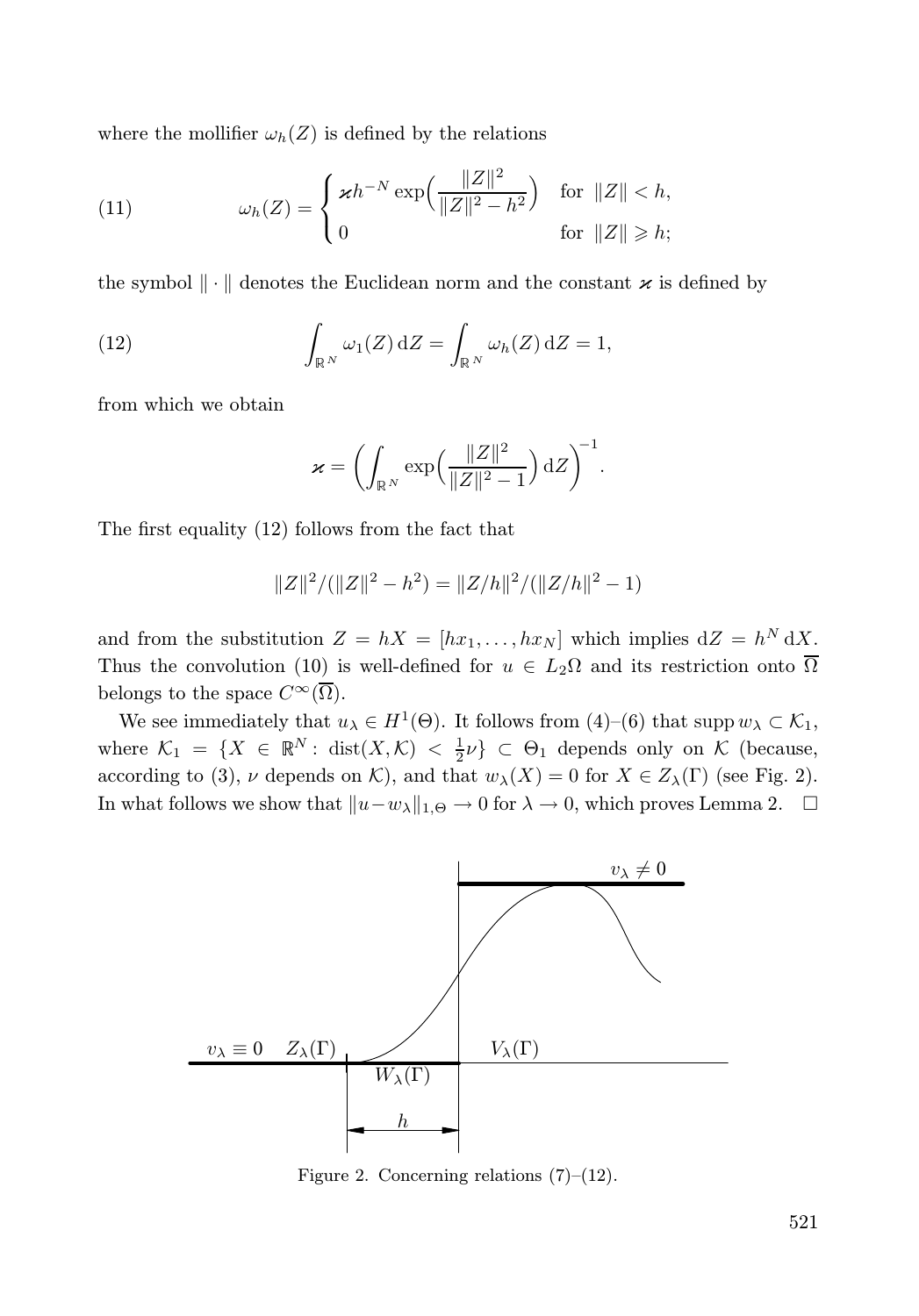Proof of Theorem 1 by means of Lemma 2. Let  $u \in V$  be an arbitrary but fixed function. We show that there exists such a sequence  $\{u_n\} \subset C^{\infty}(\overline{\Omega})$  that

(13) 
$$
u_n = 0
$$
 on an N-dimensional neighbourhood of  $\Gamma_1$ ,

(14) 
$$
u_n \to u
$$
 in the space  $H^1(\Omega)$ .

For better clarity of exposition we restrict ourselves to the two-dimensional case, i.e.,  $N = 2$ .

The domain  $\Omega$  has a Lipschitz continuous boundary and hence for any  $X \in \partial \Omega$ there exists a (local) Cartesian coordinate system  $(x_1, x_2)$  and a Lipschitz function  $a(x_1)$  with the domain of definition  $\Delta = (-\alpha, \alpha) \subset \mathbb{R}^1$  such that<sup>1</sup>

$$
\mathbb{U} = \{ [x_1, x_2] : x_1 \in \Delta, a(x_1) - \beta < x_2 < a(x_1) \} \subset \Omega,
$$
\n
$$
\mathbb{V} = \{ [x_1, x_2] : x_1 \in \Delta, a(x_1) < x_2 < a(x_1) + \beta \} \subset \mathbb{R}^2 \setminus \overline{\Omega},
$$

where  $\alpha > 0$ ,  $\beta > 0$  are suitable constants. Let us denote

$$
\mathbb{Z} = \mathbb{U} \cup \mathbb{V} \cup \{ [x_1, x_2] \colon x_1 \in \Delta, x_2 = a(x_1) \}.
$$

Owing to the compactness of  $\partial\Omega$  we can cover  $\partial\Omega$  by a finite number of such domains  $\mathbb{Z}_1, \ldots, \mathbb{Z}_m$ . (The local Cartesian coordinate system  $x_1, x_2$  and the function  $a(x_1)$ corresponding to  $\mathbb{Z}_r$  will be now denoted by  $x_1^r, x_2^r$  and  $a_r(x_1^r)$ , respectively.) Further, we can find a domain  $\mathbb{Z}_0$  such that  $\mathbb{Z}_0 \subset \Omega$  ( $\mathbb{Z}_0$  is considered in the global Cartesian coordinate system  $x_1, x_2$  and

$$
\overline{\Omega}\subset \bigcup_{r=0}^m \mathbb{Z}_r.
$$

Owing to the compactness of  $\overline{\Omega}$  we can construct a partition of unity, i.e., a system of functions  $\varphi_r \in C_0^{\infty}(\mathbb{Z}_r)$   $(r = 0, 1, ..., m)$  which for  $X \in \Omega$  (the points X are considered in the global system  $x_1, x_2$ ) satisfy

$$
0 \leq \varphi_r(X) \leq 1, \qquad \sum_{r=0}^m \varphi_r(X) = 1.
$$

We can transform  $\mathbb{U}_r$   $(r = 1, \ldots, m)$  to the parallelepiped

 $\Theta = (-\alpha, \alpha)^{N-1} \times (-\beta, 0)$  (in our case  $N = 2$ )

<sup>&</sup>lt;sup>1</sup> If  $N > 2$  then we substitute  $[x_1, x_2]$  by  $[X', x_N] = [x_1, \ldots, x_{N-1}, x_N]$  and the function  $a(x_1)$  by  $a(X')$  with the domain of definition  $\Delta = (-\alpha, \alpha)^{N-1} \subset \mathbb{R}^{N-1}$ .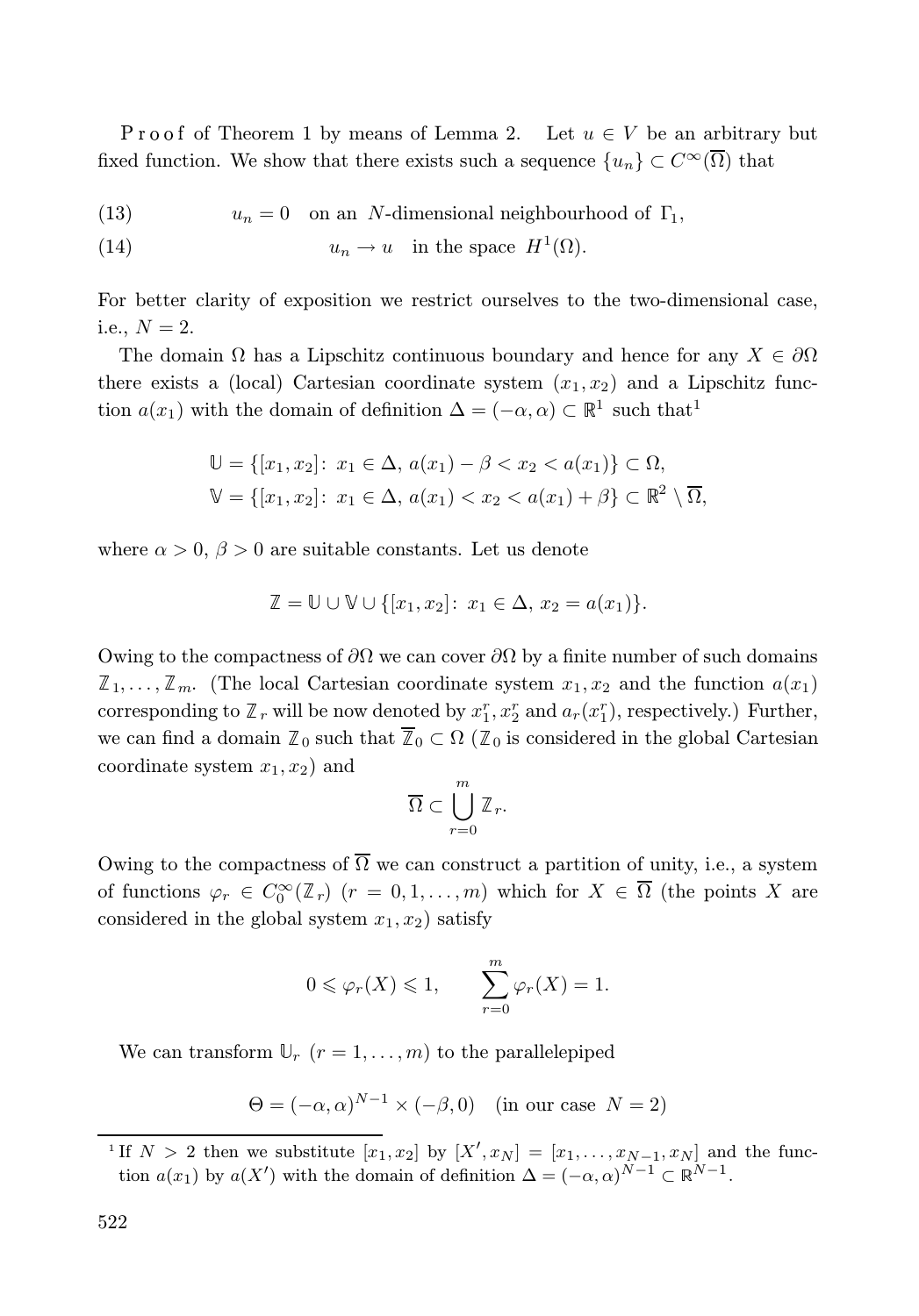by means of the lipschitzian mapping

$$
\mathcal{T}_r: \xi_1 = x_1^r, \ \xi_2 = x_2^r - a_r(x_1^r).
$$

This transformation maps continuously  $H^1(\mathbb{U}_r)$   $(1 \leq r \leq m)$  onto  $H^1(\Theta)$  (see [7, Lemma 2.3.2 on p. 66]) and supp  $\varphi_r$  onto a compact set  $\mathcal{K}_r \subset \Theta_1 = \mathcal{T}_r(\mathbb{Z}_r)$ ,  $\mathcal{K}_r =$  $\mathcal{T}_r(\text{supp }\varphi_r).$ 

Let  $G^r = \mathcal{T}_r(\Gamma_1 \cap \text{supp }\varphi_r)$ . We have  $G^r \subset \overline{G^r} \subset \Delta$ . Thus  $\mathcal{K}_r \subset \Theta_1$  is the compact set K from Lemma 2. Let  $\mathcal{K}_{r,1} \subset \Theta_1$  ( $\mathcal{K}_{r,1} \supset \mathcal{K}_r$ ) be the compact set  $\mathcal{K}_1$  from Lemma 2.

Hence, according to Lemma 2, we can approach  $\mathcal{T}_r(\varphi_r u)$  by a sequence  $\{v_{n,r}\}\subset$  $C^{\infty}(\overline{\Theta}_1)$ , supp  $v_{n,r} \subset \mathcal{K}_{r,1} \setminus \overline{\Gamma^r}$   $(\Gamma^r = G^r \times \{0\}).$ 

The main step of the proof consists in the following argument: The functions  $\tilde{u}_{n,r} = \mathcal{T}_r^{-1}(v_{n,r})$  belong to  $H^1(C)$   $(C \subset \mathbb{R}^N)$  is an N-dimensional cube which contains  $\overline{\Omega}$ ),

(15) 
$$
\tilde{u}_{n,r} = 0 \quad \text{in a neighbourhood of } \overline{\Gamma}_1 \cap \text{supp }\varphi_r
$$

and  $\tilde{u}_{n,r} \to u\varphi_r$  in  $H^1(\Omega)$ .

Applying the mollifier  $\omega_h$  to  $\tilde{u}_{n,r}$  we can replace  $\tilde{u}_{n,r}$  by  $u_{n,r} \subset C^{\infty}(\overline{\Omega})$  having the same property (15) and converging to  $u\varphi_r$  in  $H^1(\Omega)$ . Finally, we approach  $u\varphi_0$  by the sequence  ${u_{n,0}} \subset C_0^{\infty}(\Omega)$  and write  $u_n = \sum_{n=0}^{\infty}$  $\sum_{r=0} u_{n,r}$ , which proves the theorem.  $\Box$ 

The detailed  $p r o o f$  of Lemma 2. Let us denote  $\sigma_{\lambda} = \Theta \setminus V_{\lambda}(\Gamma), P_{\lambda} = V_{\lambda}(\Gamma) \cap \Theta$ and recall that  $\Theta_2 = \Delta \times (-\beta, h)$ . The proof proceeds as follows: Due to the fact that  $\overline{\Theta} = \overline{\sigma}_{\lambda} \cup \overline{P}_{\lambda}$ , we can write

(16) 
$$
||w_{\lambda} - u||_{1,\Theta} \le ||u - u_{\lambda}||_{1,\Theta} + ||u_{\lambda} - w_{\lambda}||_{1,\Theta}
$$
  
\n
$$
\le ||u - u_{\lambda}||_{1,\Theta} + ||u_{\lambda} - w_{\lambda}||_{1,\sigma_{\lambda}} + ||u_{\lambda} - w_{\lambda}||_{1,P_{\lambda}}
$$
  
\n
$$
\le ||u - u_{\lambda}||_{1,\Theta} + ||u_{\lambda} - w_{\lambda}||_{1,\sigma_{\lambda}} + ||u_{\lambda}||_{1,P_{\lambda}} + ||w_{\lambda}||_{1,P_{\lambda}}
$$

and prove successively (in parts A–D) that all terms on the right-hand side of (16) tend to zero with  $\lambda \to 0$ . The main difficulty is to prove that  $||w_\lambda||_{1,P_\lambda} \to 0$  (if  $\lambda \rightarrow 0$ , in particular to prove

$$
\left\|\frac{\partial w_\lambda}{\partial x_i}\right\|_{0,P_\lambda} \to 0 \quad \text{if } \lambda \to 0 \qquad (i=1,\ldots,N).
$$

A. First we prove

(17) 
$$
\lim_{\lambda \to 0} ||u - u_{\lambda}||_{1,\Theta} = 0.
$$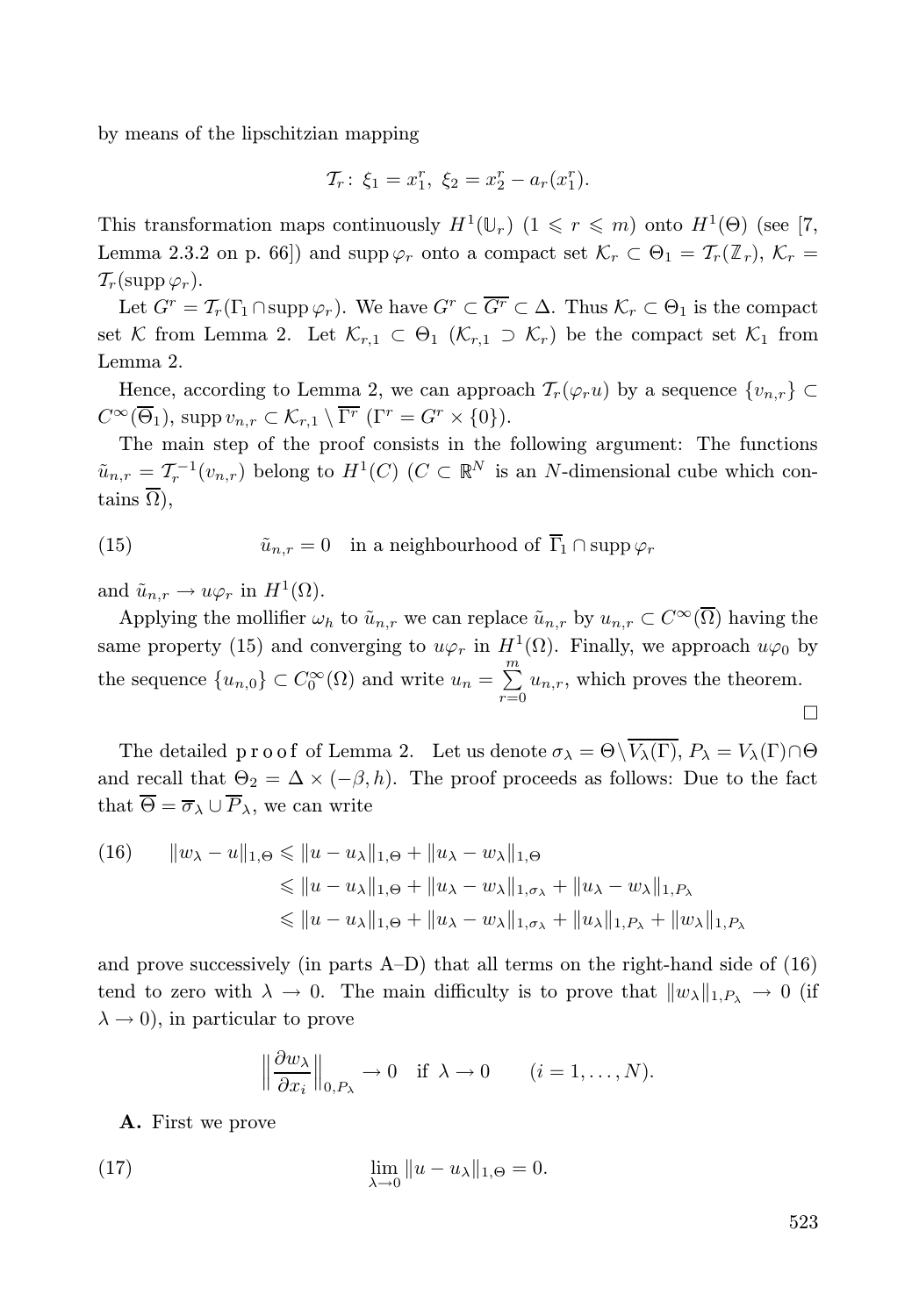Let us denote

$$
\overline{h}=(0,\ldots,0,h).
$$

As

$$
||u - u_{\lambda}||_{0,\Theta} = \sqrt{\int_{\Theta} [u(X) - u(X - \overline{h})]^2 dX},
$$

we have, according to [5, Theorem 2.4.2] (the mean continuity theorem for  $L_2$ functions),

(18) 
$$
\lim_{\lambda \to 0} ||u - u_{\lambda}||_{0,\Theta} = 0.
$$

As  $D^{\alpha}u \in L_2(\Theta)$ ,  $D^{\alpha}u_{\lambda} \in L_2(\Theta)$  ( $|\alpha|=1$ ) and as

$$
||D^{\alpha}u - D^{\alpha}u_{\lambda}||_{0,\Theta} = \sqrt{\int_{\Theta} [(D^{\alpha}u)(X) - (D^{\alpha}u)(X - \overline{h})]^2 dX},
$$

we have again, according to [5, Theorem 2.4.2],

(19) 
$$
\lim_{\lambda \to 0} ||D^{\alpha}u - D^{\alpha}u_{\lambda}||_{0,\Theta} = 0.
$$

Relations (18) and (19) together give relation (17).

B. Now we prove

(20) 
$$
\lim_{\lambda \to 0} ||u_{\lambda}||_{1,P_{\lambda}} = 0.
$$

We have mentioned at the end of the *idea of the proof of Lemma* 2 that

(21) 
$$
u_{\lambda} \in H^{1}(\Theta).
$$

As (see Fig. 3)

(22) 
$$
P_{\lambda} = V_{\lambda}(\Gamma) \cap \Theta,
$$

we have, due to (21),

(23) 
$$
u_{\lambda} \in H^{1}(P_{\lambda}).
$$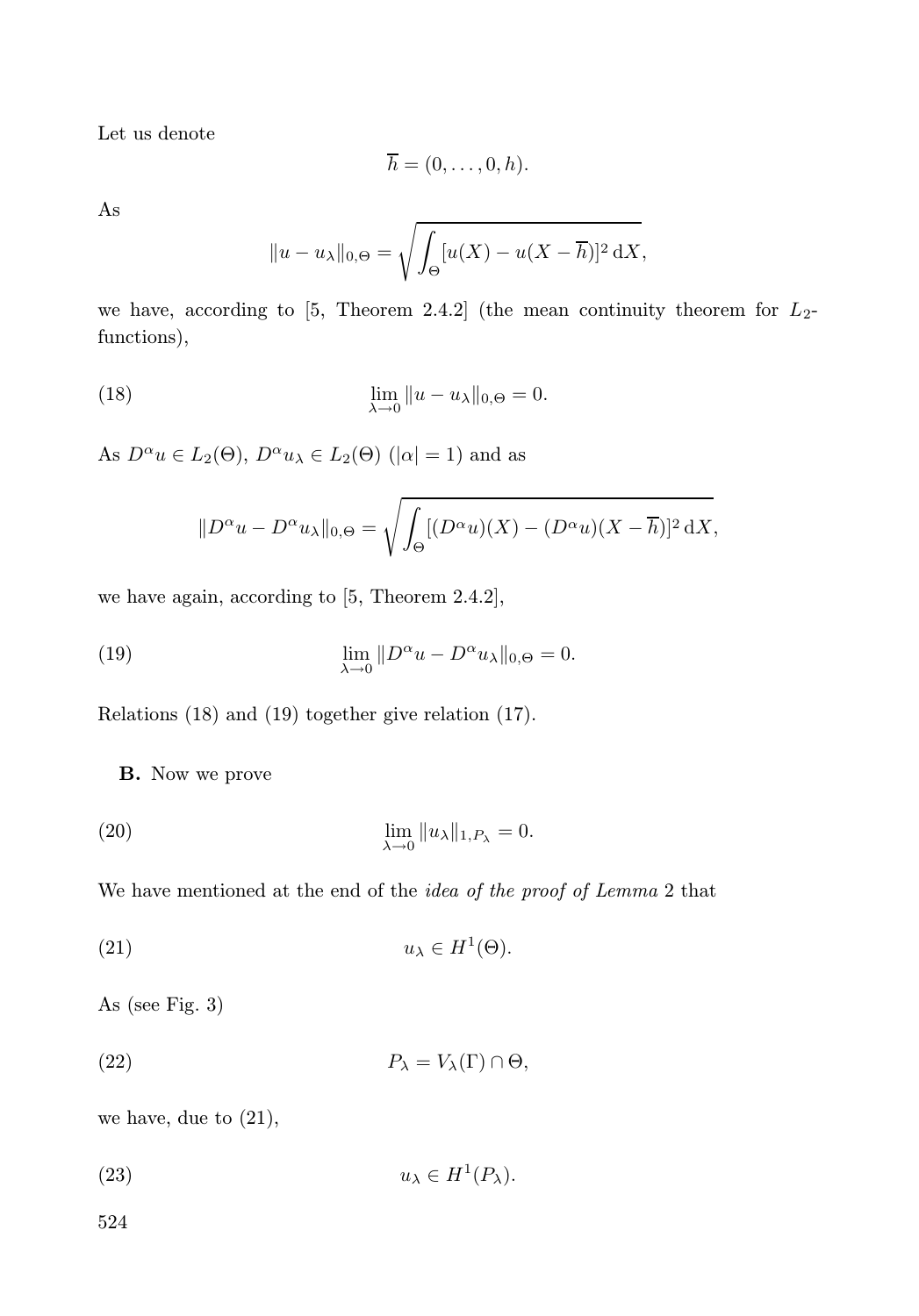





Figure 3. Domains  $P_{\lambda}$  and  $Q_{\lambda}$ .

By the definition of  $V_\lambda(\Gamma)$  we have

(24) 
$$
\lim_{\lambda \to 0} (\text{meas}_N V_{\lambda}(\Gamma)) = 0;
$$

hence, taking into account (22), we obtain from (24)

(25) 
$$
\lim_{\lambda \to 0} \text{meas}_N P_{\lambda} = 0.
$$

Relation (23) yields

(26) 
$$
u_{\lambda} \in L_2(P_{\lambda}), \quad D^{\alpha} u_{\lambda} \in L_2(P_{\lambda}) \quad (|\alpha| = 1).
$$

Relations (25) and (26) imply, according to the theorem on the absolute continuity of an integral, relation (20).

C. Our task in this subsection is to prove that

(27) 
$$
\lim_{\lambda \to 0} \|u_{\lambda} - w_{\lambda}\|_{1, \sigma_{\lambda}} \to 0,
$$

where  $u_{\lambda}$  and  $w_{\lambda}$  are defined in (7)–(9). As

(28) 
$$
\sigma_{\lambda} = \Theta \setminus \overline{V_{\lambda}(\Gamma)}
$$

we have

(29) 
$$
\Theta_2 \setminus \overline{W_{\lambda}(\Gamma)} \supset \sigma_{\lambda}.
$$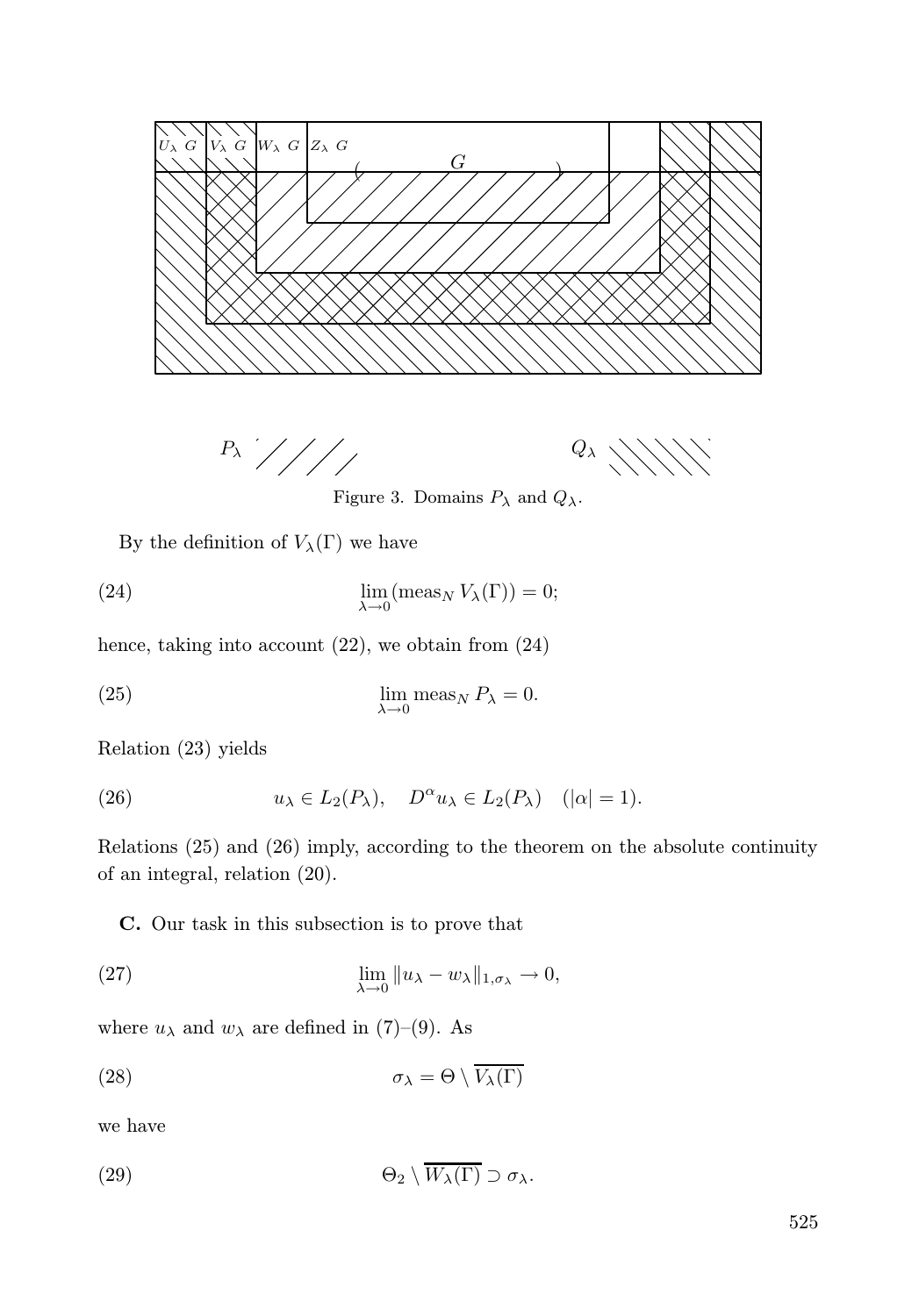As  $u_{\lambda} \in H^1(\Theta)$  and supp  $u \subset \mathcal{K}$  we have (by (7))  $u_{\lambda} \in H^1(\Theta_2)$ . Hence  $v_{\lambda} \in$  $H^1(\Theta_2 \setminus W_\lambda(\Gamma))$  and (by (29))  $v_\lambda \in H^1(\sigma_\lambda)$ . By (3), (7), (8) and the assumption supp  $u \subset \mathcal{K}$  we have dist(supp  $v_{\lambda}, \mathbb{R}^N \setminus \Theta_1 \geq h$ . Thus we can repeat with another notation the proof of [10, Lemma 3.6] and prove the implication

(30) 
$$
X \in \sigma_{\lambda} \cap \operatorname{supp} v_{\lambda} \Rightarrow \frac{\partial}{\partial x_i} (\omega_h * v_{\lambda}) = \omega_h * \frac{\partial v_{\lambda}}{\partial x_i}.
$$

(Using the notation of [10, Chapter 3] we have  $\omega_h * u = R_h u$ .) By [10, Theorem 3.7] implication (30) yields (together with the preceding text)

$$
||u_{\lambda} - w_{\lambda}||_{1, \sigma_{\lambda}} = \sqrt{\int_{\sigma_{\lambda} \cap \text{supp } v_{\lambda}} \sum_{|\alpha| \leqslant 1} [D^{\alpha} u_{\lambda} - D^{\alpha}(\omega_h * v_{\lambda})]^2 dX}
$$
  
= 
$$
\sqrt{\int_{\sigma_{\lambda} \cap \text{supp } v_{\lambda}} \sum_{|\alpha| \leqslant 1} [D^{\alpha} u_{\lambda} - \omega_h * D^{\alpha} u_{\lambda}]^2 dX} \to 0 \text{ if } \lambda \to 0.
$$

This proves relation (27).

**D.** Our task is now to estimate the function  $w_\lambda$  as an element of  $H^1(P_\lambda)$  (for the definition of  $P_\lambda$  see (22)). To this end, let us denote  $Q_\lambda = U_\lambda(\Gamma) \setminus \overline{W_\lambda(\Gamma)}$ . Owing to the choice of h we obtain for  $X \in P_\lambda$  (cf. Fig. 3, properties of  $\omega_h$  and definitions of  $u_\lambda$ and  $v_{\lambda}$ ; we must realize that  $h \to 0$ —in Fig. 1 the variable quantity h is relatively large—and that  $K$  and  $K_1$  are fixed)

(31)  

$$
w_{\lambda}(X) = \int_{\mathbb{R}^N} \omega_h(X - Y) v_{\lambda}(Y) dY
$$

$$
= \int_{\mathbb{R}^N \setminus W_{\lambda}(\Gamma)} \omega_h(X - Y) v_{\lambda}(Y) dY
$$

$$
= \int_{Q_{\lambda}} \omega_h(X - Y) u_{\lambda}(Y) dY \quad (X \in P_{\lambda})
$$

(if  $X \in P_\lambda$  then  $||X - Y|| < h$  only for the points  $Y \in Q_\lambda$ ) and similarly (again for  $X \in P_{\lambda}$ 

(32) 
$$
\psi_i(X) = \frac{\partial w_{\lambda}}{\partial x_i}(X) = \int_{Q_{\lambda}} \frac{\partial \omega_h}{\partial x_i}(X - Y)u_{\lambda}(Y) dY
$$

$$
= -\int_{Q_{\lambda}} \frac{\partial \omega_h}{\partial y_i}(X - Y)u_{\lambda}(Y) dY \quad (X \in P_{\lambda}).
$$

Now we apply [5, Theorem 2.5.3] (see also [10, Theorem 3.7]) which asserts that

$$
\lim_{\varepsilon \to 0+} \|D^{\alpha}(R_{\varepsilon}u) - D^{\alpha}u\|_{L_2(\Omega^*)} = 0 \quad (\overline{\Omega}^* \subset \Omega).
$$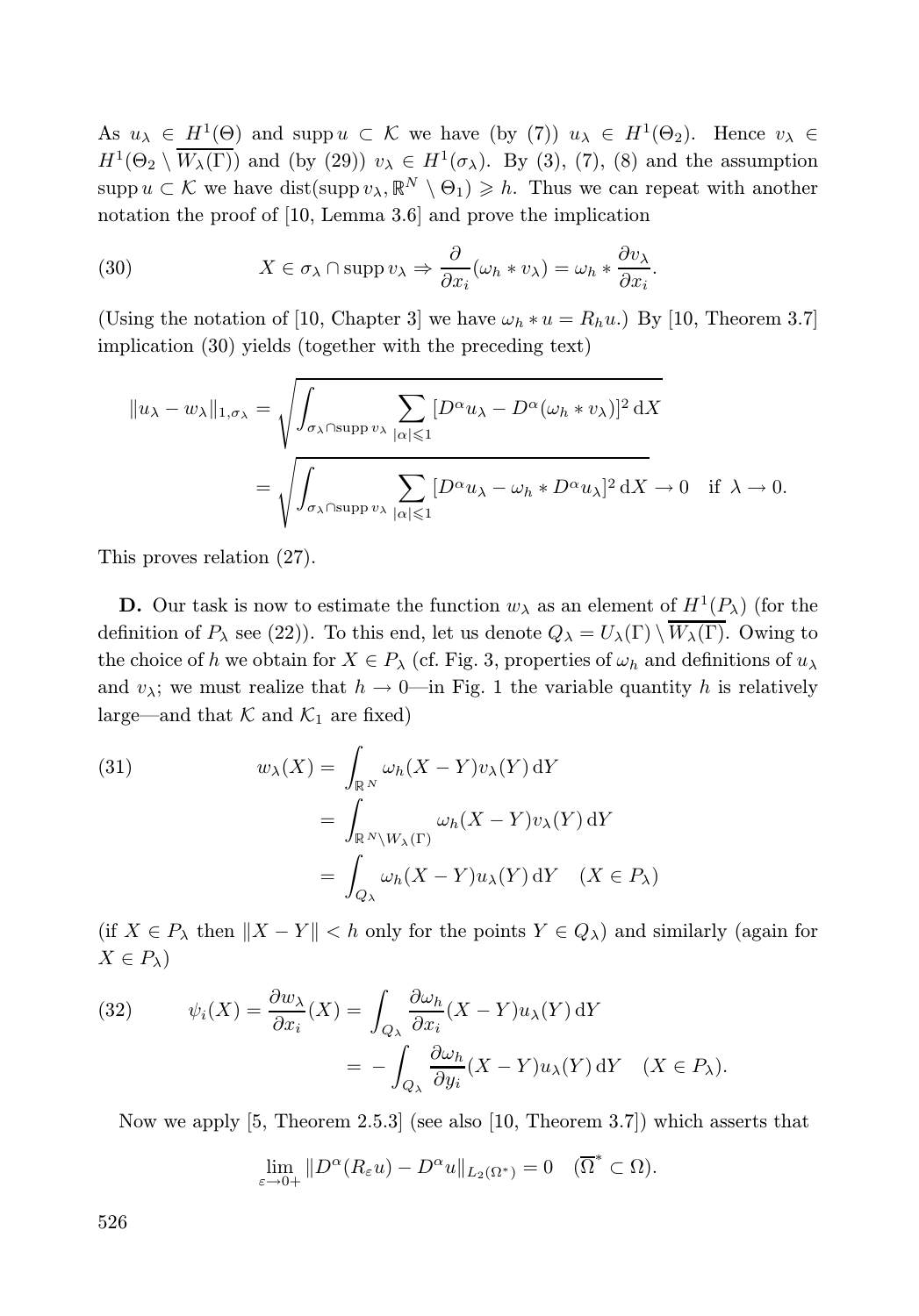To this end let us denote by  $\tilde{u}_{\lambda}$  the extension of the function  $u_{\lambda}$  by zero onto the domain  $\Theta_1$ . In the notation of [5, Theorem 2.5.3] (or [10, Theorem 3.7]) we have

(33) 
$$
\Omega = \Theta_1, \quad \Omega^* = P_\lambda.
$$

The extended function  $\tilde{u}_{\lambda}$  satisfies

$$
\tilde{u}_{\lambda} \in L_2(\Theta_1).
$$

An application of [5, Theorem 2.5.3] (or [10, Theorem 3.7]) with  $|\alpha| = 0$  to the functions

$$
u = \tilde{u}_{\lambda}, \quad R_{\varepsilon}u = w_{\lambda}
$$

and domains (33) yields

(34) 
$$
\lim_{\lambda \to 0} ||w_{\lambda} - u_{\lambda}||_{0, P_{\lambda}} = 0.
$$

Let us combine (34) with the inequality

$$
||w_\lambda||_{0,P_\lambda} \leq ||u_\lambda||_{0,P_\lambda} + ||w_\lambda - u_\lambda||_{0,P_\lambda}
$$

and relation (20). Then we obtain

(35) 
$$
\lim_{\lambda \to 0} ||w_{\lambda}||_{0,P_{\lambda}} = 0.
$$

The same device cannot be used in the case of the functions  $\psi_i$  (given by (32)) because  $\tilde{u}_{\lambda} \notin H^1(\Theta_1)$  and hence

$$
\frac{\partial \tilde{u}_{\lambda}}{\partial x_i} \notin L_2(\Theta_1).
$$

Another approach must be used. Let us consider now the  $L_2(P_\lambda)$ -norm of  $\psi_i$ . We shall distinguish two cases:  $i = N$  (considered in D1) and  $i < N$  (see D2.1 and D2.2).

**D1.** Let  $i = N$ . As  $Q_{\lambda} \in \tilde{\mathcal{C}}^{0,1}$  we can use the Green-Gauss-Ostrogradskij formula and obtain from (32)—see Fig. 3 ( $X \in P_\lambda$ ) (note that  $U_\lambda(G)$  and  $W_\lambda(G)$  are  $(N-1)$ dimensional sets)

(36) 
$$
\psi_N(X) = \int_{Q_{\lambda}} \omega_h(X - Y) \frac{\partial u_{\lambda}}{\partial y_N}(Y) dY + \int_{U_{\lambda}(G)} \omega_h(X - [Y', -\lambda]) u_{\lambda}(Y', -\lambda) dY' - \int_{W_{\lambda}(G)} \omega_h(X - [Y', -\frac{1}{2}\lambda]) u_{\lambda}(Y', -\frac{1}{2}\lambda) dY' - \int_{U_{\lambda}(G) \backslash W_{\lambda}(G)} \omega_h(X - [Y', \frac{1}{4}\lambda]) u_{\lambda}(Y', \frac{1}{4}\lambda) dY'.
$$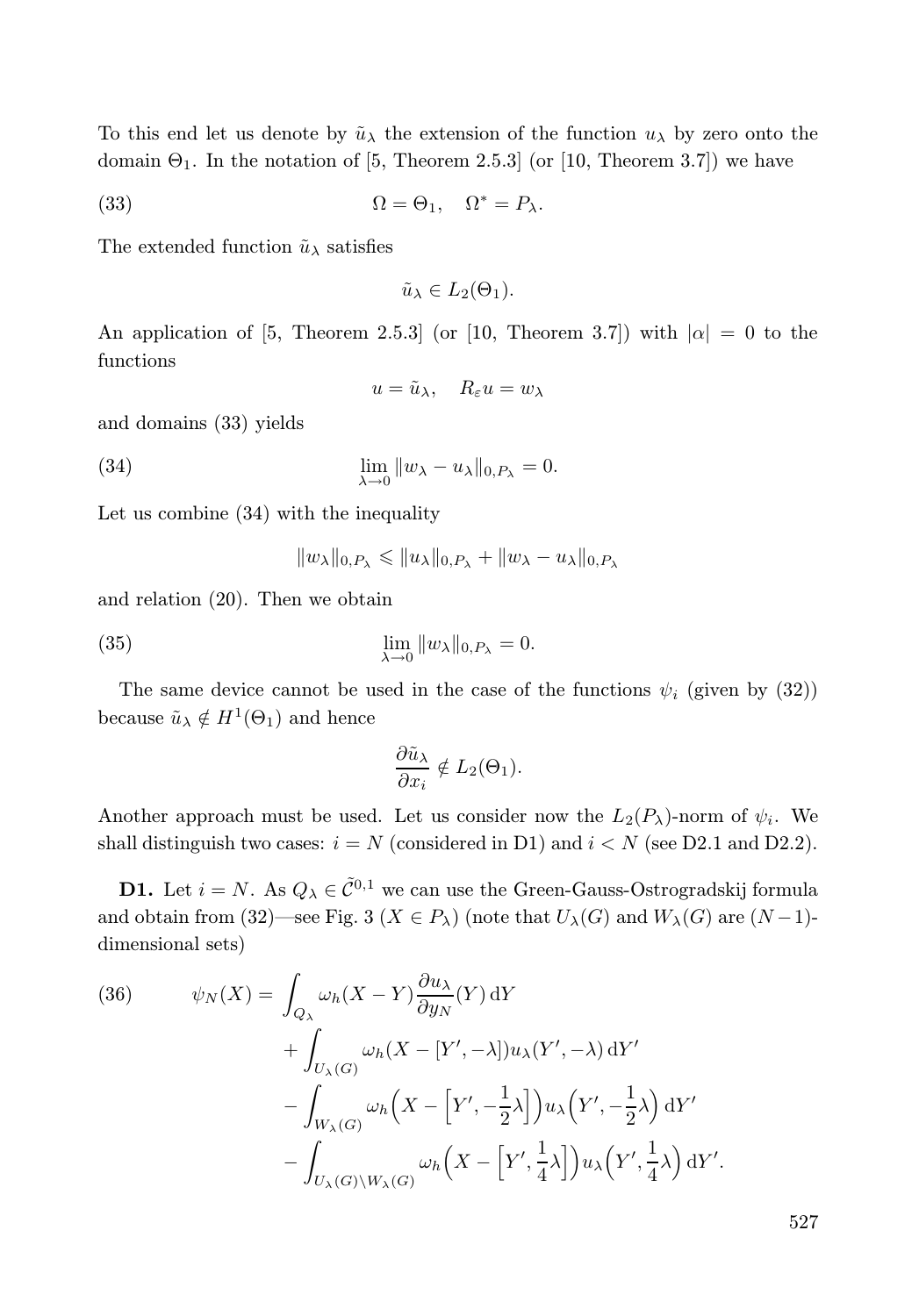Let us note that we have used the Green-Gauss-Ostrogradskij theorem in the form

$$
\int_{Q_{\lambda}} \frac{\partial \omega_h}{\partial y_N} (X - Y) u_{\lambda}(Y) dY = \int_{\partial Q_{\lambda}} \omega_h (X - Y) u_{\lambda}(Y) n_N(Y) d\sigma \n- \int_{Q_{\lambda}} \omega_h (X - Y) \frac{\partial u_{\lambda}}{\partial y_N}(Y) dY
$$

where  $n_N = -1$  on the base of  $Q_\lambda$ ,  $n_N = 1$  on the parts of  $\partial Q_\lambda$  parallel with the base of  $Q_{\lambda}$  and  $n_N = 0$  otherwise (see Fig. 3).

First we shall prove that the first integral on the right-hand side of (36) tends to zero in  $L_2(P_\lambda)$ ; this means that we shall prove

(37) 
$$
\lim_{\lambda \to 0} \int_{P_{\lambda}} \left( \int_{Q_{\lambda}} \omega_h (X - Y) \frac{\partial u_{\lambda}}{\partial y_N} (Y) dY \right)^2 dX = 0.
$$

We have

(38) 
$$
\int_{P_{\lambda}} \left( \int_{Q_{\lambda}} \omega_h(X - Y) \frac{\partial u_{\lambda}}{\partial y_N}(Y) dY \right)^2 dX
$$

$$
= \varkappa \int_{P_{\lambda}} \left\{ \int_{Q_{\lambda}} h^{-N} \exp \left( \frac{\|X - Y\|^2}{\|X - Y\|^2 - h^2} \right) \frac{\partial u_{\lambda}}{\partial y_N}(Y) dY \right\}^2 dX.
$$

For the sake of brevity, let us denote

(39) 
$$
E_h(X,Y) := \exp\left(\frac{\|X-Y\|^2}{\|X-Y\|^2 - h^2}\right), \quad F(Y) := \frac{\partial u_\lambda}{\partial y_N}(Y).
$$

Using this notation we further denote

(40) 
$$
F_h(X) = \frac{1}{h^N} \int_{Q_{\lambda}} E_h(X, Y) F(Y) \, dY.
$$

By  $(39)$ ,  $(40)$  we can write

(41) 
$$
|F_h(X)| \leq \frac{1}{h^N} \int_{Q_\lambda} \sqrt{E_h(X,Y)} \sqrt{E_h(X,Y)} |F(Y)| dY.
$$

Let us square inequality (41) and to the resulting right-hand side let us apply the Schwarz inequality; we thus obtain

(42) 
$$
|F_h(X)|^2 \leq \frac{1}{h^N} \int_{Q_\lambda} E_h(X,Y) dY \cdot \frac{1}{h^N} \int_{Q_\lambda} E_h(X,Y) |F(Y)|^2 dY.
$$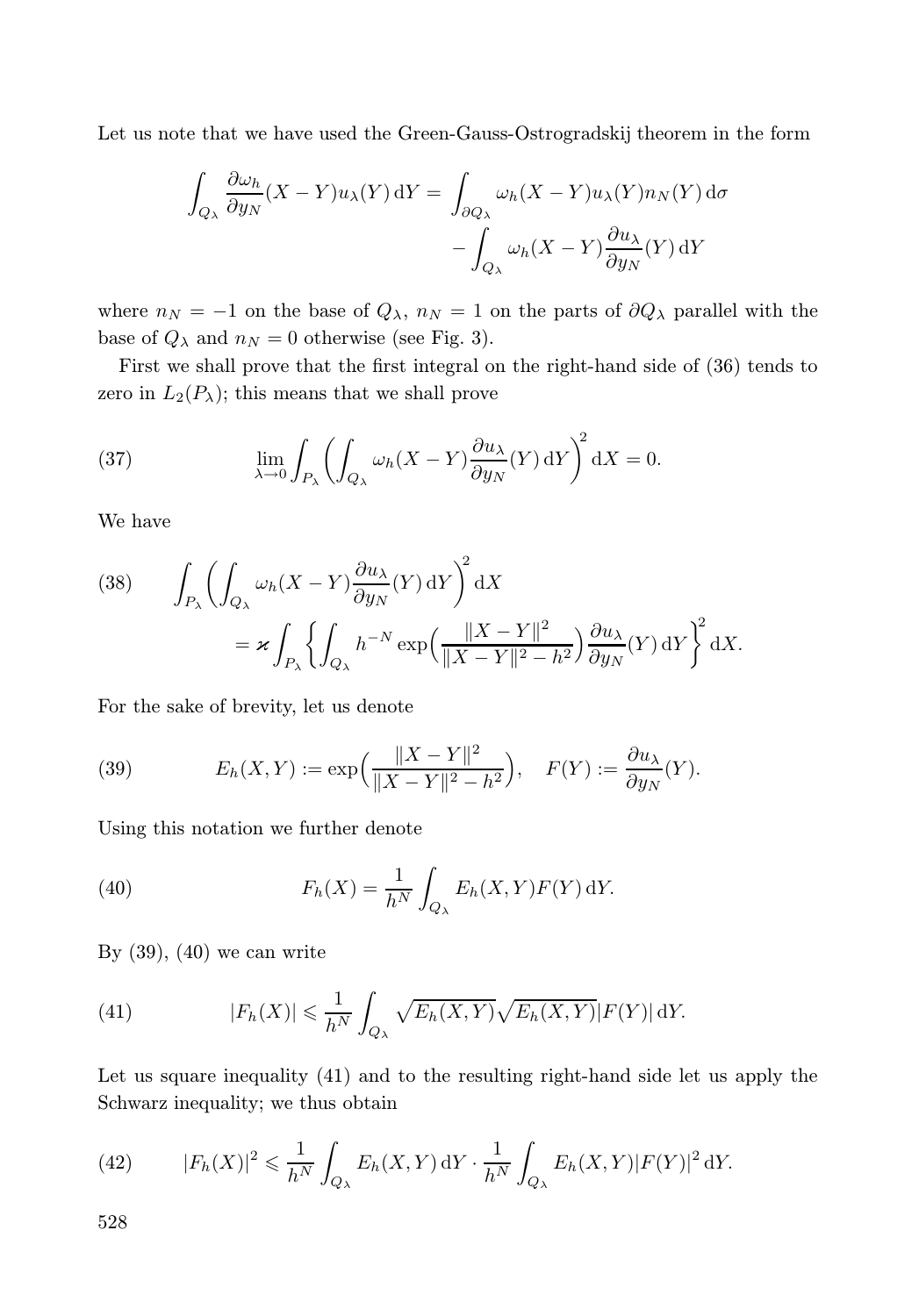We have (see [8, p. 218, relation (168)], where the case  $N = 2$  is considered)

$$
\int_{Q_{\lambda}} E_h(X, Y) \, \mathrm{d}Y = Ch^N.
$$

Hence

(43) 
$$
\frac{1}{h^N} \int_{Q_{\lambda}} E_h(X, Y) dY = C.
$$

Let us use (43) and let us integrate inequality (42) over  $P_{\lambda}$  with respect to X. We obtain

(44) 
$$
\int_{P_{\lambda}} |F_h(X)|^2 dX \leq \frac{C}{h^N} \int_{P_{\lambda}} \left\{ \int_{Q_{\lambda}} E_h(X,Y) |F(Y)|^2 dY \right\} dX.
$$

Now we use the Fubini theorem on the right-hand side of (44) and then relation (43) (where we write now  $P_{\lambda}$  instead of  $Q_{\lambda}$ ). We conclude (if we use also notation (39)<sub>2</sub>):

(45) 
$$
\int_{P_{\lambda}} |F_h(X)|^2 dX \leq C \int_{Q_{\lambda}} \left\{ |F(Y)|^2 \frac{1}{h^N} \int_{P_{\lambda}} E_h(X, Y) dX \right\} dY
$$

$$
= C^2 \int_{Q_{\lambda}} |F(Y)|^2 dY = C^2 \int_{Q_{\lambda}} \left( \frac{\partial u_{\lambda}}{\partial y_N}(Y) \right)^2 dY.
$$

Using the relation

$$
\lim_{\lambda \to 0} (\text{meas}_N Q_\lambda) = 0
$$

and the theorem on the absolute continuity of the Lebesgue integral we see that the right-hand side of (45) tends to zero if  $\lambda \to 0$ . This proves (37).

Now we prove that the second and the fourth integrals on the right-hand side of (36) are equal to zero for  $X \in P_\lambda$ . We recall that

$$
h = \frac{1}{4}\lambda.
$$

As to the second integral, for  $X \in P_{\lambda} = V_{\lambda}(\Gamma) \cap \Theta$  we have

(46) 
$$
\omega_h(X - [Y', -\lambda]) = \omega_h([X', x_N] - [Y', -\lambda])
$$

$$
= \omega_h(X' - Y', x_N + \lambda)
$$

$$
= \omega_h(X' - Y', x_N + 4h) = \omega_h(Z),
$$

where we set

$$
Z = [X' - Y', x_N + 4h].
$$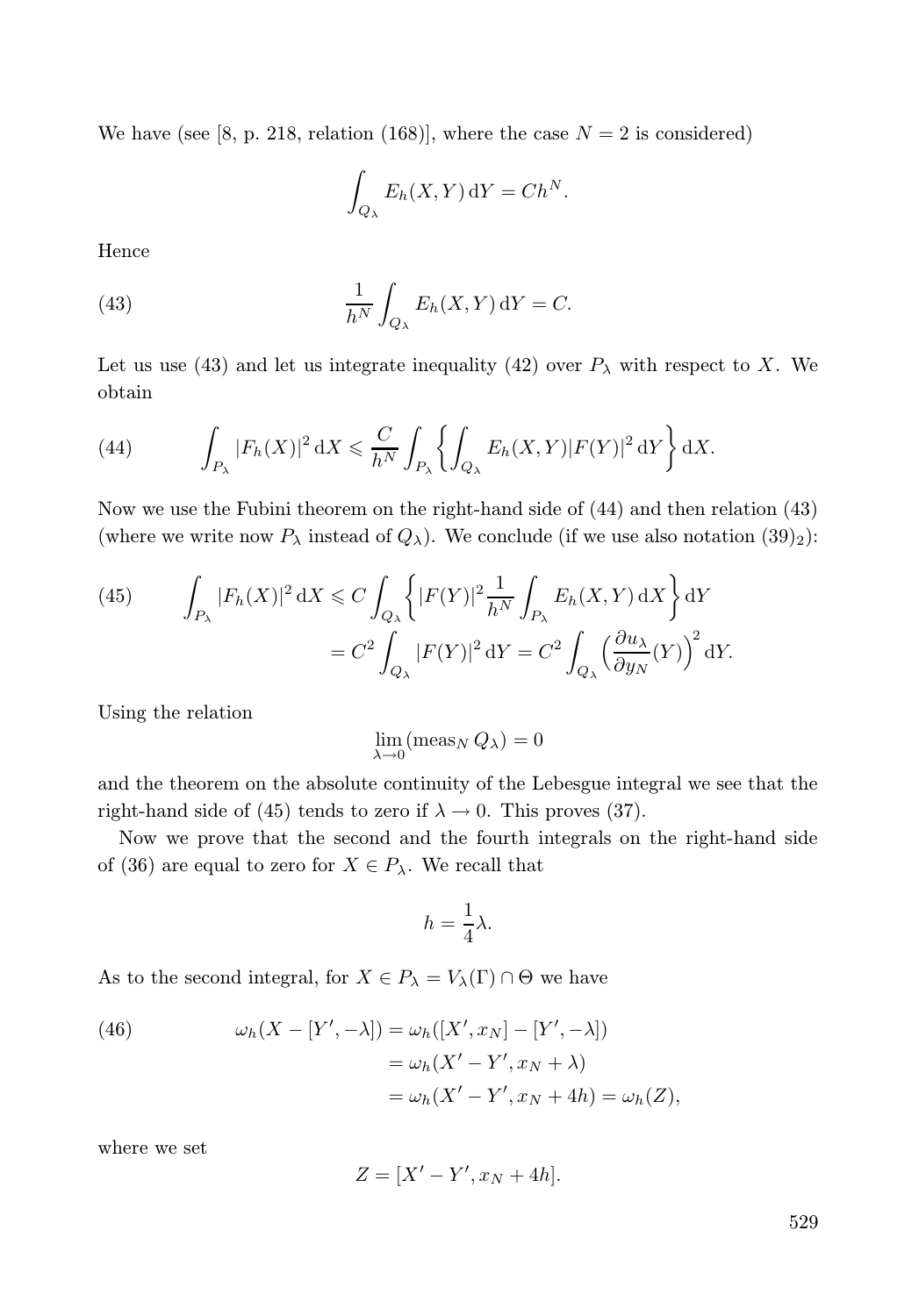We further have

(47) 
$$
||Z|| = \sqrt{(X'-Y')^2 + (x_N+4h)^2},
$$

where we set for the sake of brevity

$$
(X'-Y')^{2}=(x_{1}-y_{1})^{2}+\ldots+(x_{N-1}-y_{N-1})^{2}.
$$

The most inconvenient case is

$$
(X'-Y')^2=0.
$$

Since in the case  $X \in P_{\lambda} = V_{\lambda}(\Gamma) \cap \Theta$  we have

$$
(48)\qquad \qquad x_N \in (-3h, 0)
$$

we obtain from (47)

$$
(49) \t\t\t\t||Z|| \geq h,
$$

which implies by (46) (and by the fact that  $\omega_h(Z) = 0$  for  $||Z|| \geq h$ ) that

$$
\omega_h(X - [Y', -\lambda]) = 0.
$$

This proves that the second integral on the right-hand side of (36) is equal to zero for  $X \in P_{\lambda}$ .

As to the fourth integral on the right-hand side of (36), we have

$$
\omega_h\left(X-\left[Y',\frac{1}{4}\lambda\right]\right)=\omega_h(X'-Y',x_N-h).
$$

As (48) holds we obtain again (49) with  $Z = [X' - Y', x_N - h]$ . This proves that the fourth integral on the right-hand side of (36) is equal to zero for  $X \in P_{\lambda}$ .

Let us consider the third integral on the right-hand side of (36) (in the second equality we use (7)):

$$
\psi_{N,3}(X) = \int_{W_{\lambda}(G)} \omega_h \left(X - \left[Y', -\frac{1}{2}\lambda\right]\right) u_{\lambda}\left(Y', -\frac{1}{2}\lambda\right) dY' \n= \int_{W_{\lambda}(G)} \omega_h \left(X' - Y', x_N + \frac{1}{2}\lambda\right) u\left(Y', -\frac{3}{4}\lambda\right) dY'.
$$

As

$$
\omega_h(X' - Y', x_N + \frac{1}{2}\lambda) = 0 \quad \forall ||X' - Y'|| \geq h
$$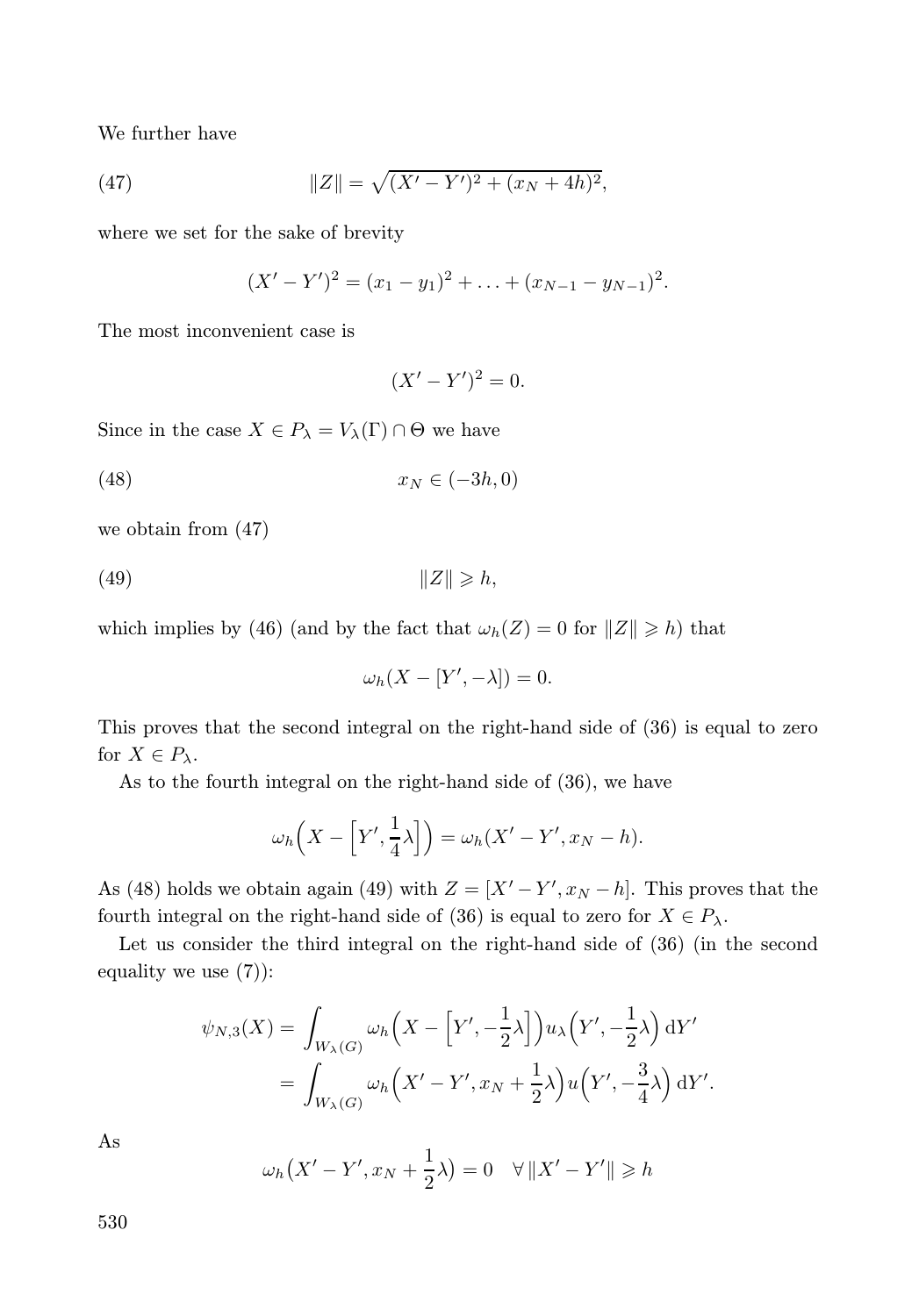we can write

$$
\psi_{N,3}(X) = \int_{\|X'-Y'\|
$$

From this identity we obtain by the Schwarz inequality (and by extending the domain of integration in the case of the first integral)

$$
(50) \ |\psi_{N,3}(X)|^2 = \left(\int_{\|X'-Y'\|  
$\leqslant \int_{\|X'-Y'\|
$$

(We have used also the fact that  $\omega_h(X'-Y', x_N + \frac{1}{2}\lambda) = \omega_h(Y'-X', x_N + \frac{1}{2}\lambda)$ .) Integrating (50) over  $P_{\lambda}$  with respect to X (and extending the domain of integration in the case of the first integral) we obtain

(51) 
$$
\|\psi_{N,3}\|_{0,P_{\lambda}}^{2} = \int_{-3\lambda/4}^{0} \left( \int_{\mathbb{R}^{N-1}} \omega_{h}^{2} (Z', x_{N} + \frac{1}{2}\lambda) dZ' \right) dx_{N} \times \int_{V_{\lambda}(G)} \left( \int_{\|Y'-X'\|
$$

Now we prove that

(52) 
$$
\int_{\mathbb{R}^N} \omega_h^2(Z) \, \mathrm{d}Z = Ch^{-N}.
$$

Let  $K_h$  be the disc (or the sphere) with its center at the origin and its radius equal to h. Then

$$
\operatorname{meas}_{N} K_{h} = \begin{cases} \pi h^{2} & \text{for } N = 2, \\ \frac{4}{3} \pi h^{3} & \text{for } N = 3 \end{cases}
$$

531

.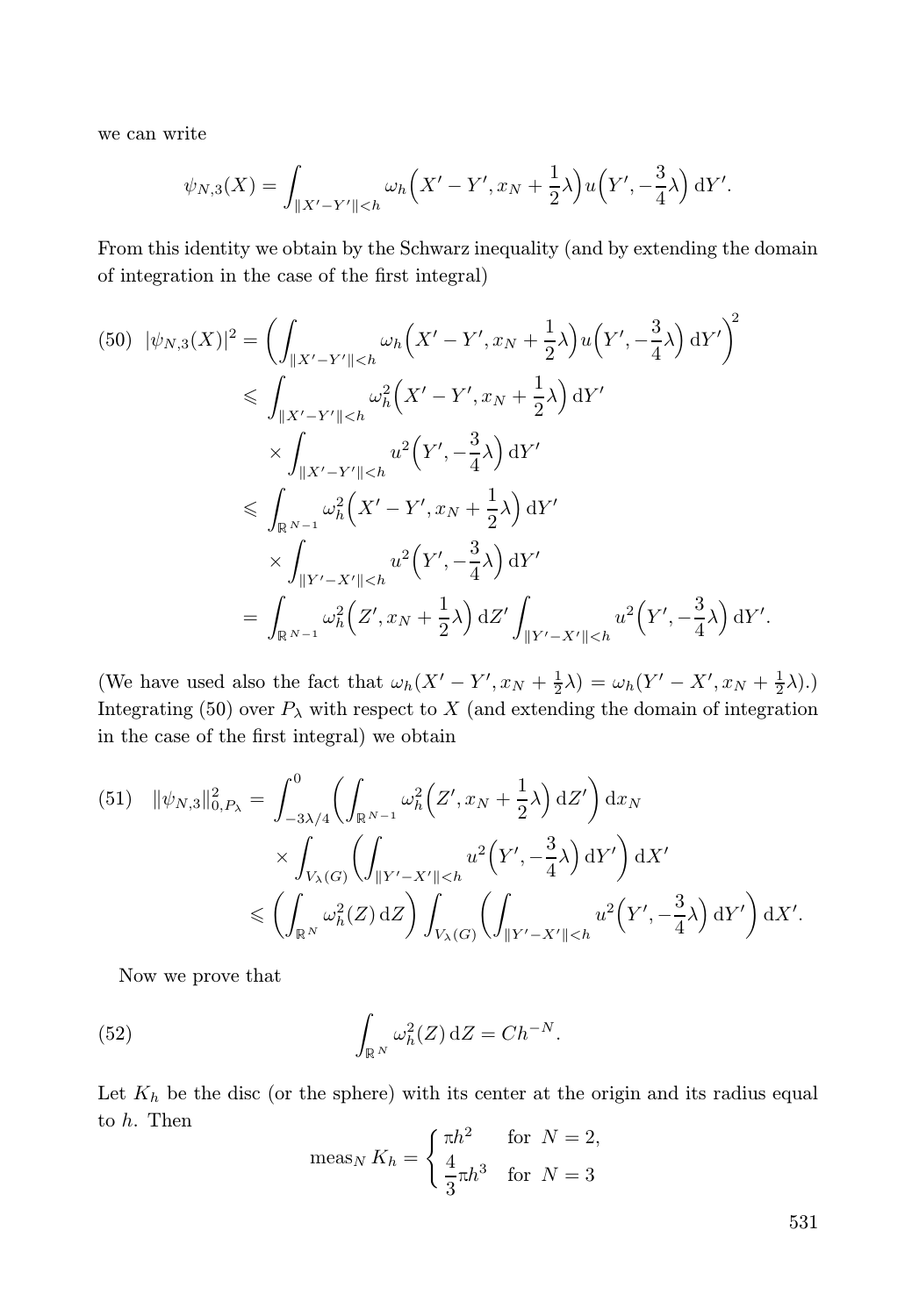and the mean value theorem yields

$$
\int_{\mathbb{R}^N} \omega_h^2(Z) \, \mathrm{d}Z = \int_{K_h} \omega_h^2(Z) \, \mathrm{d}Z = \varkappa h^{-2N} \cdot C_0 \cdot \text{meas}_N \, K_h
$$

$$
= \varkappa h^{-2N} \cdot C_0 \cdot \tilde{C} h^N = C h^{-N},
$$

where we set

$$
C_0 = \exp\left(\frac{\|Z_0\|^2}{\|Z_0\|^2 - h^2}\right) \le 1, \quad C = \varkappa C_0 \tilde{C}.
$$

This proves relation (52).

From now on we shall assume that the functions considered are sufficiently *smooth* and we will extend our result by the density argument (i.e., by means of [5, Theorem 5.5.9]). For easier understanding we shall distinguish two cases:  $N = 2$  and  $N = 3$ .

a)  $N = 2$ : In this case (considering for simplicity that  $G = (a, b)$ ) we have by (4)

(53) 
$$
U_{\lambda}(G) = (a - \lambda, b + \lambda),
$$

$$
V_{\lambda}(G) = \left(a - \frac{3}{4}\lambda, b + \frac{3}{4}\lambda\right).
$$

We recall that

$$
h = \frac{1}{4}\lambda.
$$

Let us consider the second integral on the right-hand side of (51). In the case of  $N=2$  we have

(54) 
$$
\int_{V_{\lambda}(G)} \left( \int_{\|Y' - X'\| < h} u^2 \left( Y', -\frac{3}{4} \lambda \right) dY' \right) dX' = \int_{a-3\lambda/4}^{b+3\lambda/4} \left( \int_{x_1-h}^{x_1+h} u^2(y_1, -\frac{3}{4} \lambda) dy_1 \right) dx_1.
$$

Using the mean value theorem we obtain (owing to the sufficient smoothness of functions considered)

$$
\int_{a-3\lambda/4}^{b+3\lambda/4} \left( \int_{x_1-h}^{x_1+h} u^2 \left( y_1, -\frac{3}{4} \lambda \right) dy_1 \right) dx_1 = \int_{a-3\lambda/4}^{b+3\lambda/4} u^2 \left( \tilde{y}_1, -\frac{3}{4} \lambda \right) dx_1 \cdot \int_{x_1-h}^{x_1+h} dy_1
$$

$$
= 2h \int_{a-3\lambda/4}^{b+3\lambda/4} u^2 \left( \tilde{y}_1, -\frac{3}{4} \lambda \right) dx_1,
$$

where

(55) 
$$
\tilde{y}_1 = x_1 + \eta, \quad \eta \in (-h, h).
$$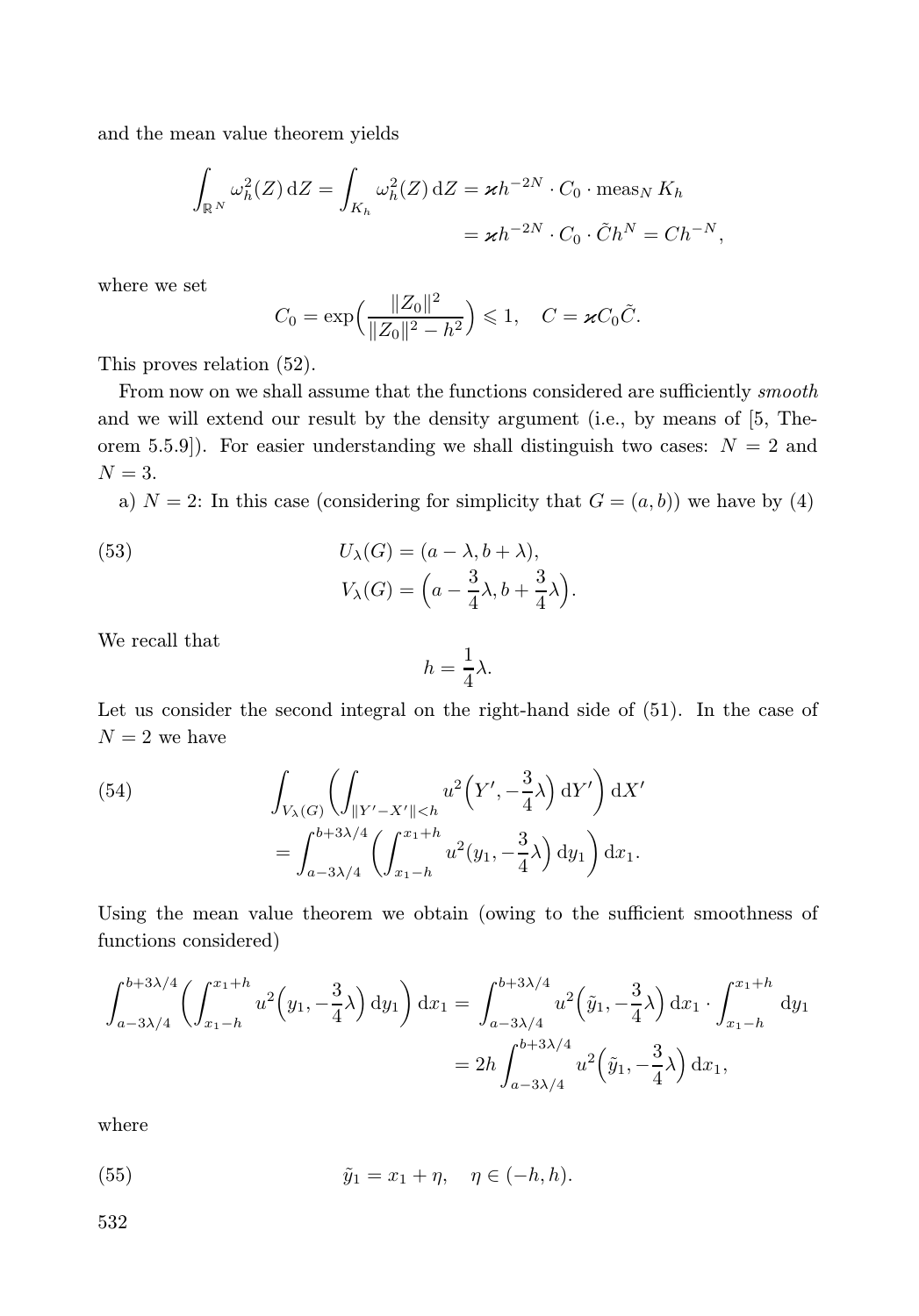The transformation  $x_1 + \eta = t$  with (55) yields

$$
2h \int_{a-3\lambda/4}^{b+3\lambda/4} u^2 \left(\tilde{y}_1, -\frac{3}{4}\lambda\right) dx_1 = 2h \int_{a-3\lambda/4+\eta}^{b+3\lambda/4+\eta} u^2 \left(t, -\frac{3}{4}\lambda\right) dt
$$
  

$$
\leq 2h \int_{a-\lambda}^{b+\lambda} u^2 \left(t, -\frac{3}{4}\lambda\right) dt.
$$

Using (53) and combining the result just obtained with (54) we obtain (in the case  $N = 2$ 

(56) 
$$
\int_{V_{\lambda}(G)} \left( \int_{\|Y'-X'\|
$$

and thus we have (in the case of  $N = 2$ ), due to (51) and (52),

(57) 
$$
\|\psi_{N,3}\|_{0,P_\lambda}^2 \leq C_2 h^{-1} \int_{U_\lambda(G)} u^2(Y',-\frac{3}{4}\lambda) dY'.
$$

b)  $N = 3$ : Our task is now to prove relation (57) in the case  $N = 3$  (i.e., to prove relation (62)). Now the domains  $U_\lambda(G)$  and  $V_\lambda(G)$  are given by (4)<sub>1</sub> and (4)<sub>2</sub>, respectively. Using the mean value theorem we obtain

(58) 
$$
\int_{V_{\lambda}(G)} \left( \int_{\|Y'-X'\|
$$

where

(59) 
$$
\tilde{Y}' = X' + [\eta_1, \eta_2], \quad [\eta_1, \eta_2] \in {\{\|Y' - X'\| < h\}}.
$$

This means that

(60) 
$$
\eta_1 \in (-h\cos\alpha, h\cos\alpha), \quad \eta_2 \in (-h\sin\alpha, h\sin\alpha), \quad \alpha \in \langle 0, \pi \rangle.
$$

The transformation

$$
x_1 + \eta_1 = s_1, \quad x_2 + \eta_2 = s_2
$$

with (59) and (60) yields

$$
\pi h^2 \int_{V_\lambda(G)} u^2 \left(\tilde{Y}', -\frac{3}{4}\lambda\right) \mathrm{d}X' \leqslant \pi h^2 \int_{U_\lambda(G)} u^2 \left(S', -\frac{3}{4}\lambda\right) \mathrm{d}S'.
$$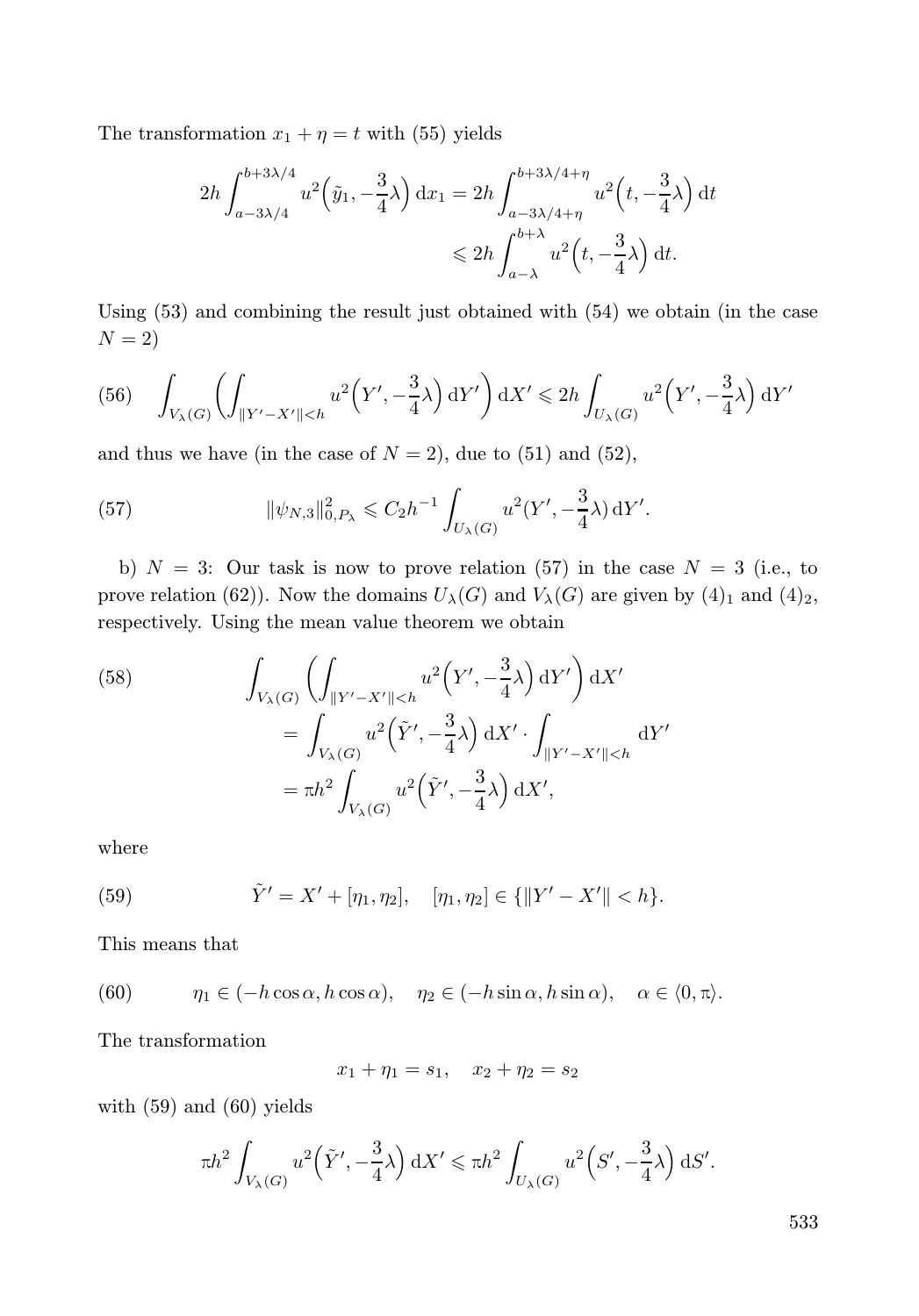Using  $(4)_1$ ,  $(4)_2$  and combining the result just obtained with (58) we obtain (in the case of  $N = 3$ )

$$
(61)\quad \int_{V_{\lambda}(G)}\left(\int_{\|Y'-X'\|
$$

and thus we have (if  $N = 3$ ), due to (51) and (52),

(62) 
$$
\|\psi_{N,3}\|_{0,P_{\lambda}}^2 \leq C_2 h^{-1} \int_{U_{\lambda}(G)} u^2 \left(Y', -\frac{3}{4}\lambda\right) dY'.
$$

Let us consider the integral on the right-hand side of (62) or on the right-hand side of (57). (Note that relation (62) has the same form as relation (57) which is written in the case of  $N = 2$ .) We obtain for  $Y' \in U_{\lambda}(G)$  (let us point out that we assume  $u$  to be *smooth* enough and extend then the result by the density argument (see  $[5, Theorem 5.5.9]$ ):

$$
u\left(Y', -\frac{3}{4}\lambda\right) = u(Y', 0) + \int_0^{-3\lambda/4} \frac{\partial u}{\partial y_N}(Y', \xi) d\xi;
$$

now we square this relation, use the inequality  $(a + b)^2 \leq 2(a^2 + b^2)$  and then apply the Schwarz inequality; finally, we extend the interval of integration  $\left(-\frac{3}{4}\lambda,0\right)$  to  $(-\lambda, 0)$  arriving at

$$
u^{2}\left(Y', -\frac{3}{4}\lambda\right) \leq 2\left[u^{2}(Y', 0) + \left(\int_{0}^{-3\lambda/4} \frac{\partial u}{\partial y_{N}}(Y', \xi) d\xi\right)^{2}\right]
$$
  

$$
= 2\left[u^{2}(Y', 0) + \left(-\int_{-3\lambda/4}^{0} \frac{\partial u}{\partial y_{N}}(Y', \xi) d\xi\right)^{2}\right]
$$
  

$$
\leq 2\left[u^{2}(Y', 0) + \frac{3}{4}\lambda \int_{-3\lambda/4}^{0} \left(\frac{\partial u}{\partial y_{N}}(Y', \xi)\right)^{2} d\xi\right]
$$
  

$$
\leq 2\left[u^{2}(Y', 0) + \frac{3}{4}\lambda \int_{-\lambda}^{0} \left(\frac{\partial u}{\partial y_{N}}(Y', \xi)\right)^{2} d\xi\right].
$$

Hence  $(h = \frac{1}{4}\lambda)$ 

(63) 
$$
h^{-1} \int_{U_{\lambda}(G)} u^2 \left(Y', -\frac{3}{4}\lambda\right) dY' \leq C_3 \left[h^{-1} \int_{U_{\lambda}(G)} u^2(Y', 0) dY' + \int_{U_{\lambda}(\Gamma)} \left(\frac{\partial u}{\partial y_N}(Y', \xi)\right)^2 dY' d\xi\right].
$$

The theorem on the absolute continuity of an integral implies

(64) 
$$
\int_{U_{\lambda}(\Gamma)} \left(\frac{\partial u}{\partial y_N}(Y',\xi)\right)^2 dY' d\xi \to 0 \quad \text{(with } \lambda \to 0\text{)}
$$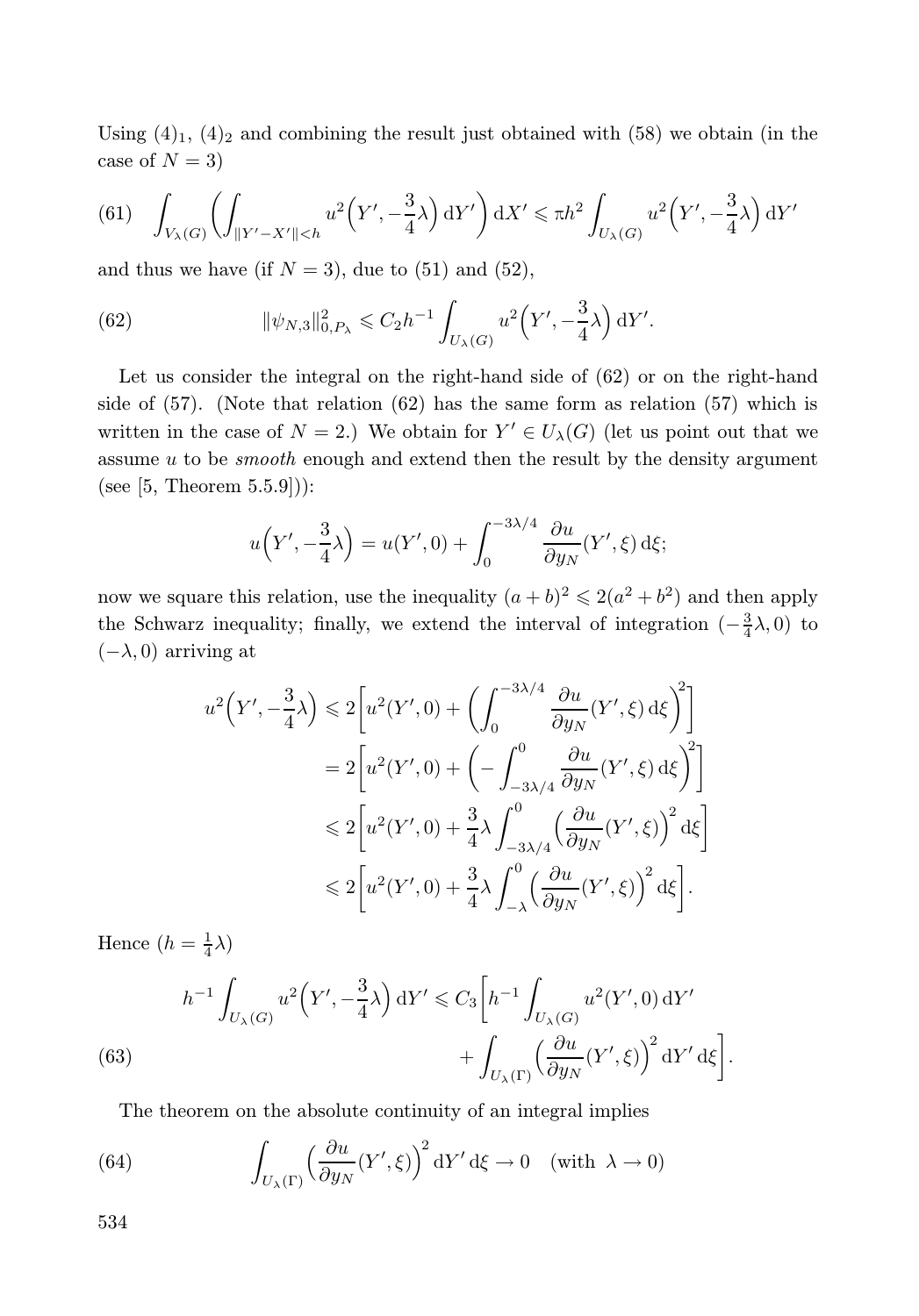and further we have (owing to the fact that  $u|_{\Gamma} = 0$ ,  $\Gamma = G \times \{0\}$ )

(65) 
$$
\int_{U_{\lambda}(G)} u^2(Y', 0) \, dY' = \int_{U_{\lambda}(G) \backslash G} u^2(Y', 0) \, dY'.
$$

When analyzing the integral on the right-hand side of (65) we shall distinguish between the cases  $N = 2$  and  $N \geq 3$  (in applications it is sufficient to consider the case  $N = 3$ ).

1) The case  $N = 2$ . Again, let for simplicity  $G = (a, b)$  (see Fig. 1). Then

$$
\int_{U_{\lambda}(G)\backslash G} u^2(Y',0) \, \mathrm{d}Y' = \int_{a-\lambda}^a u^2(y_1,0) \, \mathrm{d}y_1 + \int_b^{b+\lambda} u^2(y_1,0) \, \mathrm{d}y_1 = I_1 + I_2.
$$

The integral  $I_1$  will be written in the form

$$
I_1 = -\int_a^{a-\lambda} u^2(y_1, 0) \, dy_1
$$

and the substitution  $y_1 = a - t$ , where  $t \in (0, \lambda)$ , will be used. We obtain, according to the theorem on substitution in a simple integral,

$$
I_1 = \int_0^\lambda u^2(a - t, 0) dt.
$$

Similarly, using in the integral  $I_2$  the substitution  $y_1 = b + t$  where  $t \in (0, \lambda)$ , we obtain

$$
I_2 = \int_0^\lambda u^2(b+t,0) \, \mathrm{d}t.
$$

Hence, according to the theorem on differentiation of an integral as a function of the upper limit and by the l'Hospital rule (and taking into account that the first integral on the right-hand side of  $(63)$  is multiplied by  $h^{-1}$ , we obtain

(66) 
$$
\lim_{\lambda \to 0+} \frac{1}{\lambda} \int_{U_{\lambda}(G) \backslash G} u^{2}(Y', 0) dY'
$$
  
\n
$$
= \lim_{\lambda \to 0+} \frac{1}{\lambda} \left( \int_{0}^{\lambda} u^{2}(a - t, 0) dt + \int_{0}^{\lambda} u^{2}(b + t, 0) dt \right)
$$
  
\n
$$
= \lim_{\lambda \to 0+} (u^{2}(a - \lambda, 0) + u^{2}(b + \lambda, 0))
$$
  
\n
$$
= u^{2}(a, 0) + u^{2}(b, 0) = 0,
$$

because  $u(a, 0) = 0$ ,  $u(b, 0) = 0$  (*u* is, according to our assumption, a *smooth* function). All these results yield  $\|\psi_N\|_{0,P_\lambda} \to 0$  with  $\lambda \to 0$  (when  $N = 2$ ).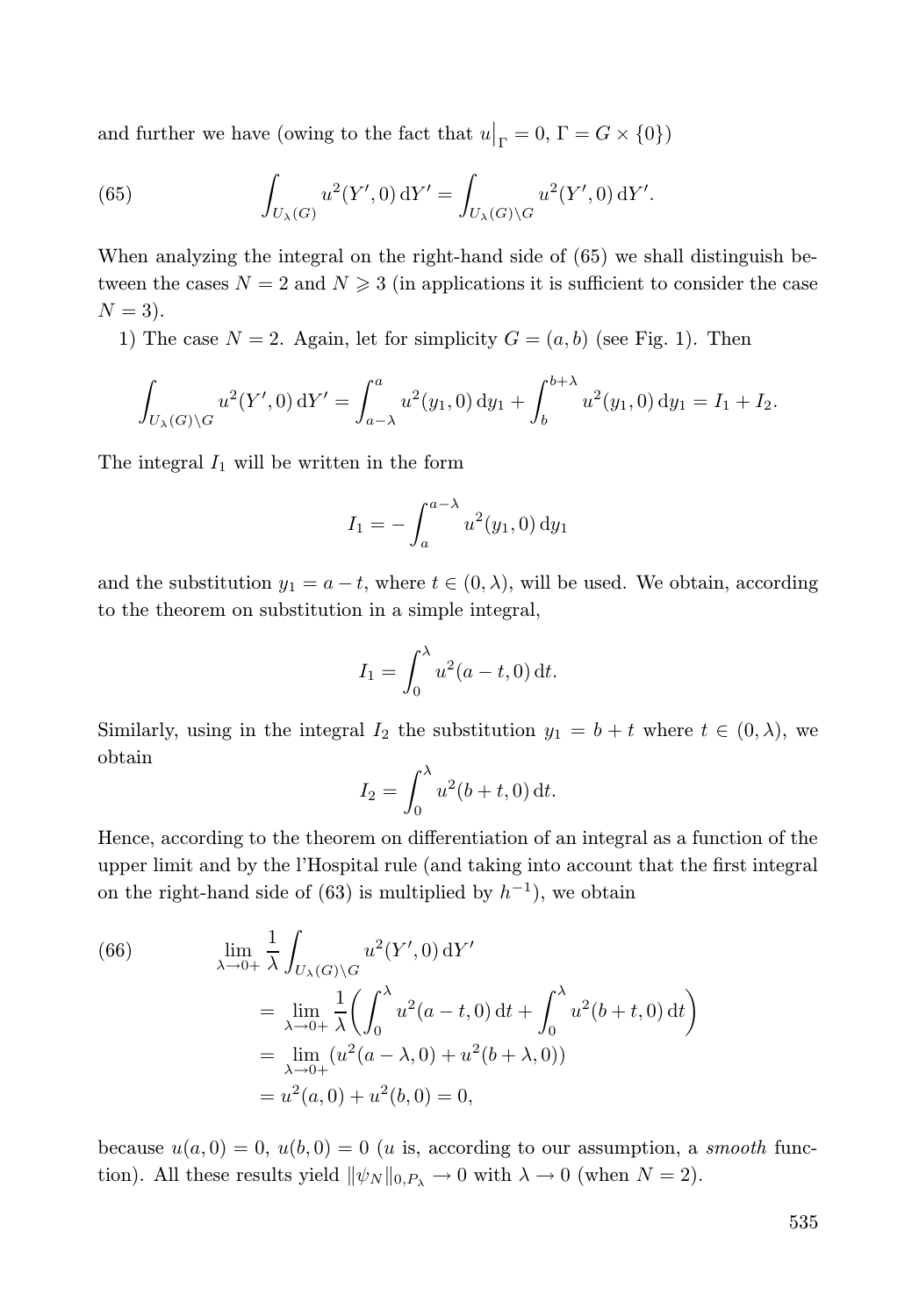2) In this part of the proof we use, beside the Trace Theorem in the form of [5, Theorem 6.8.13] (which concerns the mapping  $\mathfrak{R}$ :  $H^{1,p} \to H^{1-\frac{1}{p},p}(\partial\Omega)$ ), the following theorem (we cite it from [1], where it is introduced by the following words: "We shall not attempt any proof" and references to the works of Besov [2], Uspenskij [9] and Lizorkin [6] are given. Adams further writes: "The theorem is stated for  $\mathbb{R}^N$  but can obviously be extended to domains with sufficient regularity" (as, for example, domains  $\Omega \in \tilde{\mathcal{C}}^{0,1}$ ).

**Theorem A.** Let  $s > 0$ ,  $1 < p \leqslant q < \infty$ , and  $1 \leqslant k \leqslant n$ . Let  $\chi = s - n/p + k/q$ . If

(1)  $\chi \geqslant 0$  and  $p < q$ , or (2)  $\chi > 0$  and  $\chi$  is not an integer, or (3)  $\chi \geqslant 0$  and  $1 < p \leqslant 2$ , then (direct imbedding theorem)

(67) 
$$
W^{s,p}(\mathbb{R}^n) \to W^{\chi,q}(\mathbb{R}^k).
$$

Imbedding (67) does not necessarily hold for  $p = q > 2$  and  $\chi$  a nonnegative integer.

In this part of the proof we restrict ourselves to the case  $N = 3$ . Our considerations start now again from relation (65). Using the Trace Theorem in the form of [5, Theorem 6.8.13] we see that

(68) 
$$
u(Y',0) \in H^{\frac{1}{2}}(\Delta).
$$

Now we use Theorem A: We have (using the notation of Theorem A)

$$
s = \frac{1}{2}
$$
,  $p = q = 2$ ,  $n = N - 1$ ,  $k = n - 1 = N - 2$ .

Hence

$$
\chi = s - \frac{n}{p} + \frac{k}{q} = \frac{1}{2} - \frac{N-1}{2} + \frac{N-2}{2} = 0.
$$

Thus, according to the assertion of Theorem A,

$$
H^{\frac{1}{2}}(\mathbb{R}^{N-1}) = W^{\frac{1}{2},2}(\mathbb{R}^{N-1}) \to H^0(\mathbb{R}^{N-2}) = L_2(\mathbb{R}^{N-2}),
$$

and consequently

$$
H^{\frac{1}{2}}(\Delta) \to L_2(\partial \Delta)
$$

and also (again according to Theorem A, because  $G \subset \Delta$ )

$$
H^{\frac{1}{2}}(\Delta) \to L_2(\partial G).
$$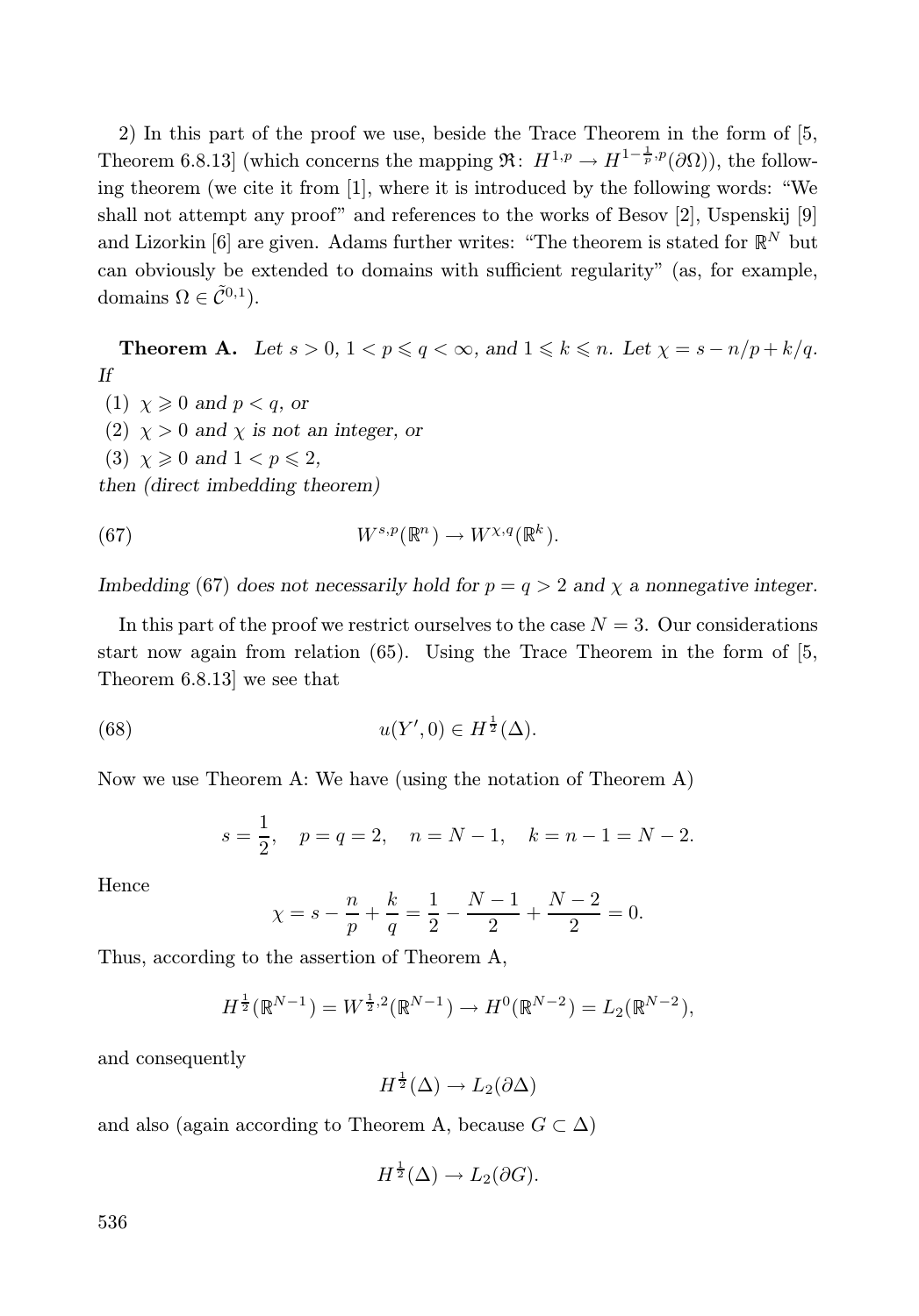Thus (as  $u(Y', 0) = u|_G$ )

$$
u(Y',0)\big|_{\partial G}\in L_2(\partial G).
$$

Then the convergence

$$
\frac{1}{\lambda} \int_{U_{\lambda}(G) \backslash G} u^2(Y', 0) \, \mathrm{d}Y' \to 0 \quad (\text{with } \lambda \to 0)
$$

follows from the properties of traces: Of course, locally we have

$$
\int_{\mathcal{R}} u^2(Y', 0) \, \mathrm{d}Y' \leq \int_{\mathcal{R}'} \left( \int_{a(z_1) - K\lambda}^{a(z_1)} u^2(z_1, z_2, 0) \, \mathrm{d}z_2 \right) \mathrm{d}z_1,
$$

where  $R$  is the intersection of  $U_{\lambda}(G) \setminus G$  with some suitable neighbourhood

$$
\mathcal{R}_1 = \{ [z_1, z_2] \colon z_1 \in \mathcal{R}', z_2 \in (a(z_1) - \gamma, a(z_1) + \gamma) \}
$$

of any fixed point of ∂G (see Fig. 4) and  $a(z_1)$  is the function which represents ∂G



Figure 4. Concerning the case  $N = 3$  (see 1 b) of part D1.)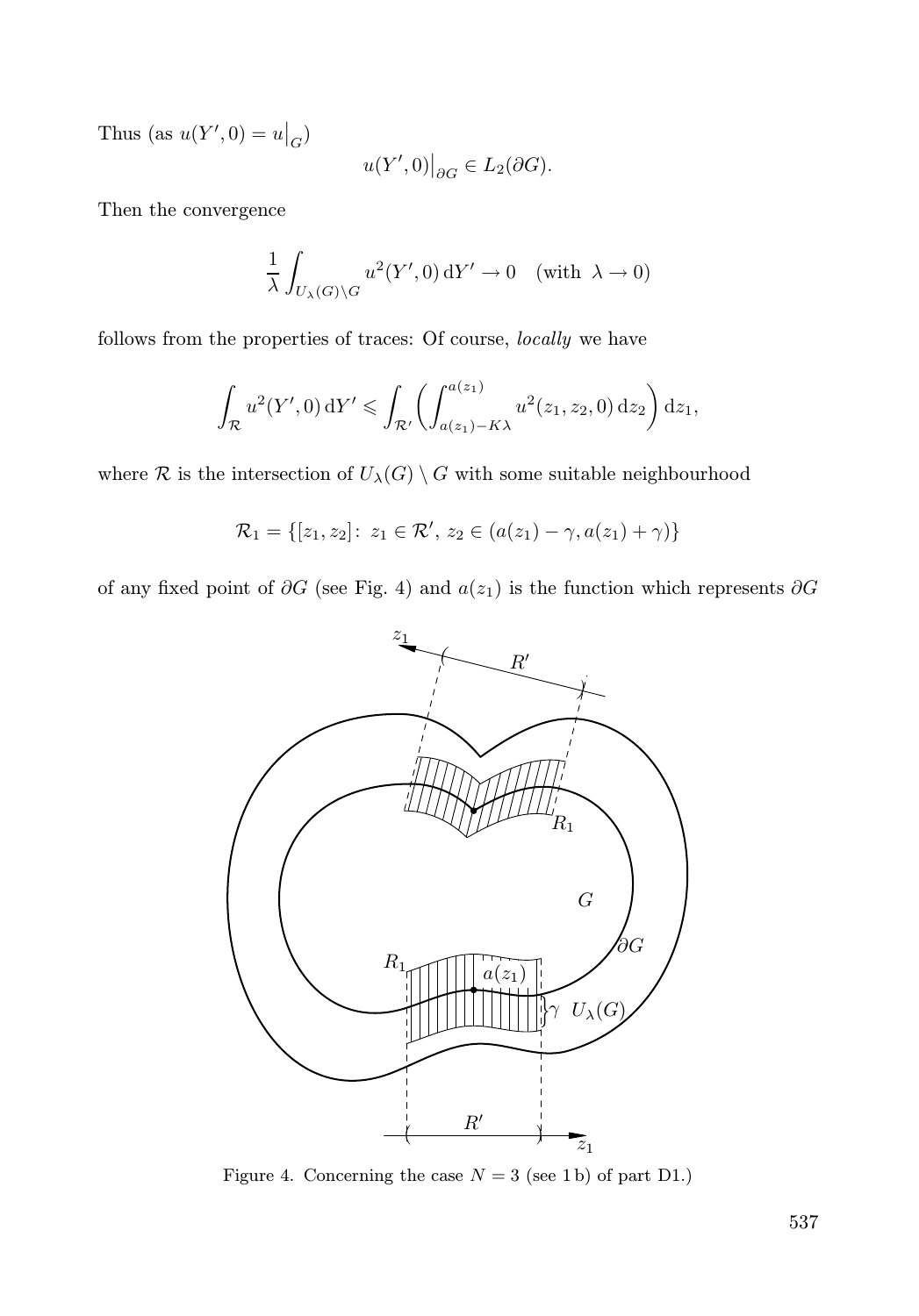with respect to a local Cartesian coordinate system of axes  $(z_1, z_2)$  with a Lipschitz constant L and  $K \leq \sqrt{L^2 + 1}$ . The function

(69) 
$$
\Phi(\eta) = \int_{\mathcal{R}'} u^2(z_1, a(z_1) - \eta, 0) dz_1
$$

is a continuous function of  $\eta \in \langle -\gamma, 0 \rangle$ : indeed, the function  $u(z_1, z_2, 0)$  is assumed sufficiently smooth on  $\mathcal{R}'\times(-\gamma, \gamma)$ , hence it is continuous on  $\overline{\mathcal{R}'}\times\langle-\gamma, \gamma\rangle$ ; by Cantor's theorem it is there uniformly continuous. As  $a(z_1)$  is Lipschitz continuous on  $\mathcal{R}',$ we have  $|a(z_1) - a(z_1')| < L|z_1 - z_1'|$ . All these facts imply that (according to the definition of uniform continuity of a function of two variables)

$$
|u(z_1, a(z_1) - \eta, 0) - u(z_1', a(z_1') - \eta', 0)| < \varepsilon \quad \text{for } |z_1 - z_1'| < \frac{\delta}{2L}, \quad |\eta - \eta'| < \frac{\delta}{2}.
$$

It suffices now to use the theorem on continuity of an integral with respect to a parameter.

Thus, using the Fubini theorem and making the change of variables in the form  $\eta = a(z_1) - z_2$ , we obtain by means of the l'Hospital rule and the theorem on differentiation of the integral as a function of the upper limit

$$
\lim_{\lambda \to 0+} \frac{1}{\lambda} \int_{\mathcal{R}} u^2(Y', 0) dY' \leqslant K \lim_{\lambda \to 0+} \frac{1}{K\lambda} \int_{-K\lambda}^0 \Phi(\eta) d\eta = -K\Phi(0) = 0,
$$

because  $u|_{\Gamma} = 0$  and the function  $\Phi(\eta)$  is given by relation (69); we must keep in mind that  $u^2(z_1, a(z_1), 0)|_{z_1 \in \mathcal{R}'} = u^2|_{\partial G} = u^2|_G = u^2|_{\Gamma} = 0.$ 

**D2.1.**  $N = 2$ . First we shall discuss the case  $N = 2$ . Let, for simplicity, the set G be an open interval on the axis  $x_1$ :

$$
G=(a,b).
$$

Then

$$
U_{\lambda}(G) = (a - \lambda, b + \lambda), \quad V_{\lambda}(G) = \left(a - \frac{3}{4}\lambda, b + \frac{3}{4}\lambda\right),
$$
  

$$
W_{\lambda}(G) = \left(a - \frac{1}{2}\lambda, b + \frac{1}{2}\lambda\right), \quad Z_{\lambda}(G) = \left(a - \frac{1}{4}\lambda, b + \frac{1}{4}\lambda\right),
$$

and

$$
U_{\lambda}(\Gamma) = (a - \lambda, b + \lambda) \times \left( -\lambda, \frac{1}{4}\lambda \right),
$$
  
\n
$$
V_{\lambda}(\Gamma) = \left( a - \frac{3}{4}\lambda, b + \frac{3}{4}\lambda \right) \times \left( -\frac{3}{4}\lambda, \frac{1}{4}\lambda \right),
$$
  
\n
$$
W_{\lambda}(\Gamma) = \left( a - \frac{1}{2}\lambda, b + \frac{1}{2}\lambda \right) \times \left( -\frac{1}{2}\lambda, \frac{1}{4}\lambda \right),
$$
  
\n
$$
Z_{\lambda}(\Gamma) = \left( a - \frac{1}{4}\lambda, b + \frac{1}{4}\lambda \right) \times \left( -\frac{1}{4}\lambda, \frac{1}{4}\lambda \right).
$$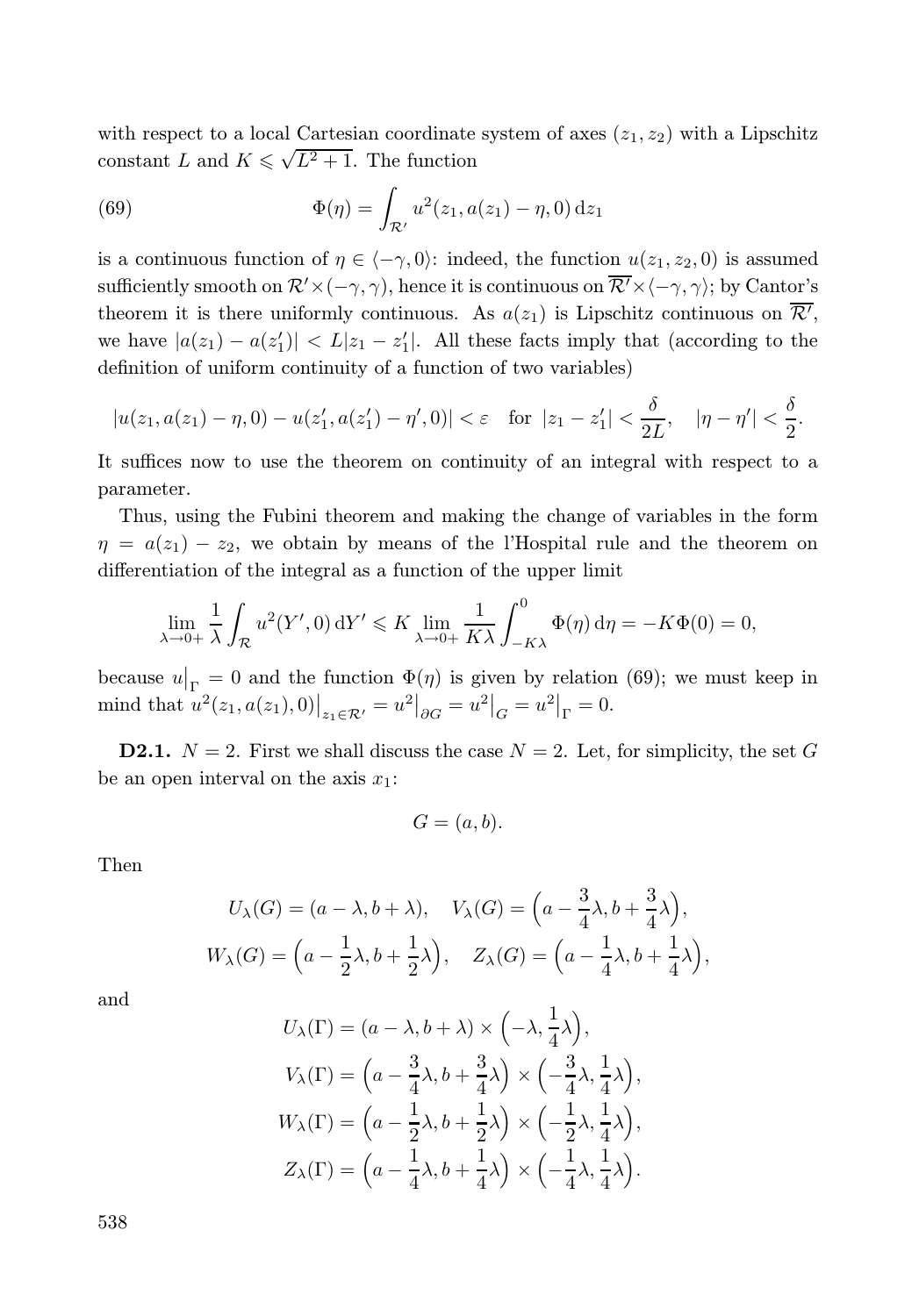By (32), Fig. 3 and the Green-Gauss-Ostrogradskij theorem we have

$$
(70) \quad \psi_1(X) = \frac{\partial w_{\lambda}}{\partial x_1}(X) = \int_{Q_{\lambda}} \frac{\partial \omega_h}{\partial x_1}(X - Y)u_{\lambda}(Y) \,dY
$$
  
\n
$$
= -\int_{Q_{\lambda}} \frac{\partial \omega_h}{y_1}(X - Y)u_{\lambda}(Y) \,dY
$$
  
\n
$$
= \int_{Q_{\lambda}} \omega_h(X - Y) \frac{\partial u_{\lambda}}{\partial y_1}(Y) \,dY
$$
  
\n
$$
- \int_{-\lambda}^{\lambda/4} \omega_h(X - [b + \lambda, y_2])u_{\lambda}(b + \lambda, y_2) \,dy_2
$$
  
\n
$$
+ \int_{-\lambda/2}^{\lambda/4} \omega_h(X - [b + \frac{1}{2}\lambda, y_2])u_{\lambda}\Big(b + \frac{1}{2}\lambda, y_2\Big) \,dy_2
$$
  
\n
$$
- \int_{-\lambda/2}^{\lambda/4} \omega_h(X - [a - \frac{1}{2}\lambda, y_2])u_{\lambda}\Big(a - \frac{1}{2}\lambda, y_2\Big) \,dy_2
$$
  
\n
$$
+ \int_{-\lambda}^{\lambda/4} \omega_h(X - [a - \lambda, y_2])u_{\lambda}(a - \lambda, y_2) \,dy_2.
$$

Similarly to Section D1 the first integral on the right-hand side of (70) tends to zero in  $L_2(P_\lambda)$ ; this means

(71) 
$$
\lim_{\lambda \to 0} \int_{P_{\lambda}} \left( \int_{Q_{\lambda}} \omega_h (X - Y) \frac{\partial u_{\lambda}}{\partial y_1} (Y) \, dY \right)^2 dX = 0,
$$

where (see Fig. 3)

$$
P_{\lambda} = V_{\lambda}(\Gamma) \cap \Theta, \quad Q_{\lambda} = U_{\lambda}(\Gamma) \setminus \overline{W_{\lambda}(\Gamma)}.
$$

Now we prove that the second and fifth integrals on the right-hand side of (70) are equal to zero. We have

$$
\omega_h(X - [b + \lambda, y_2]) = \omega_h([x_1, x_2] - [b + \lambda, y_2])
$$
  
=  $\omega_h(x_1 - b - \lambda, x_2 - y_2)$   
=  $\omega_h(x_1 - b - 4h, x_2 - y_2) = \omega_h(Z),$ 

where we set

$$
Z = [x_1 - b - 4h, x_2 - y_2].
$$

Thus

$$
||Z|| = \sqrt{(x_1 - b - 4h)^2 + (x_2 - y_2)^2}.
$$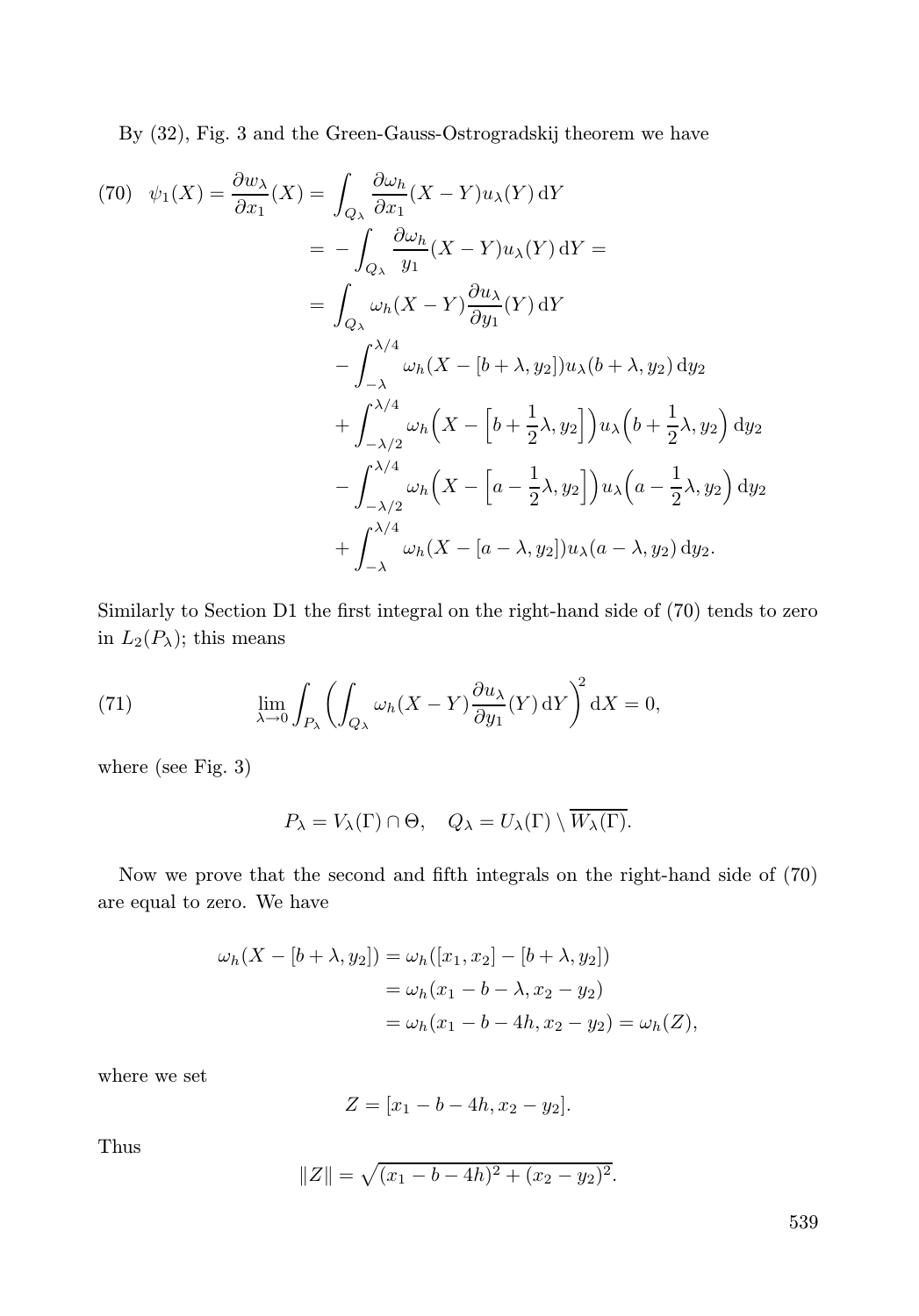The most inconvenient situation occurs when

$$
(x_2 - y_2)^2 = 0.
$$

As  $X \in P_{\lambda} = V_{\lambda}(\Gamma) \cap \Theta$  we have

(72) 
$$
x_1 \in \left( a - \frac{3}{4} \lambda, b + \frac{3}{4} \lambda \right) = (a - 3h, b + 3h).
$$

In such a situation the inequality

$$
\|Z\| \geqslant h
$$

holds because for every  $x_1$  satisfying (72) we have

$$
(x1 - b - 4h)2 > [(b + 3h) - b - 4h]2 = h2.
$$

Hence the *second* integral on the right-hand side of  $(70)$  is equal to zero.

A similar situation arises in the case of the fifth integral on the right-hand side of (70) because

$$
\omega_h(X - [a - \lambda, y_2]) = \omega_h(x_1 - a + 4h, x_2 - y_2) = \omega_h(Z)
$$

and again we have

$$
(x_1 - a + 4h)^2 > [(a - 3h) - a + 4h]^2 = h^2
$$

for every  $x_1$  satisfying (72), hence relation (73) holds again.

As to the third and fourth integrals on the right-hand side of (70) they can be different from zero. We see it (in the case of the third integral) from the relation

$$
\omega_h\Big(X - \Big[b + \frac{1}{2}\lambda, y_2\Big]\Big) = \omega_h(x_1 - b - 2h, x_2 - y_2) = \omega_h(Z)
$$

where, due to (72), we can have  $x_1 = b + 2h$ , and thus it is possible that

 $||Z|| < h$ .

Thus, let us consider

(74) 
$$
\psi_{1,3}(X) = \int_{-\lambda/2}^{\lambda/4} \omega_h \left( X - \left[ b + \frac{1}{2} \lambda, y_2 \right] \right) u_{\lambda} \left( b + \frac{1}{2} \lambda, y_2 \right) dy_2,
$$

(75) 
$$
\psi_{1,4}(X) = \int_{-\lambda/2}^{\lambda/4} \omega_h \left( X - \left[ a - \frac{1}{2} \lambda, y_2 \right] \right) u_{\lambda} \left( a - \frac{1}{2} \lambda, y_2 \right) dy_2.
$$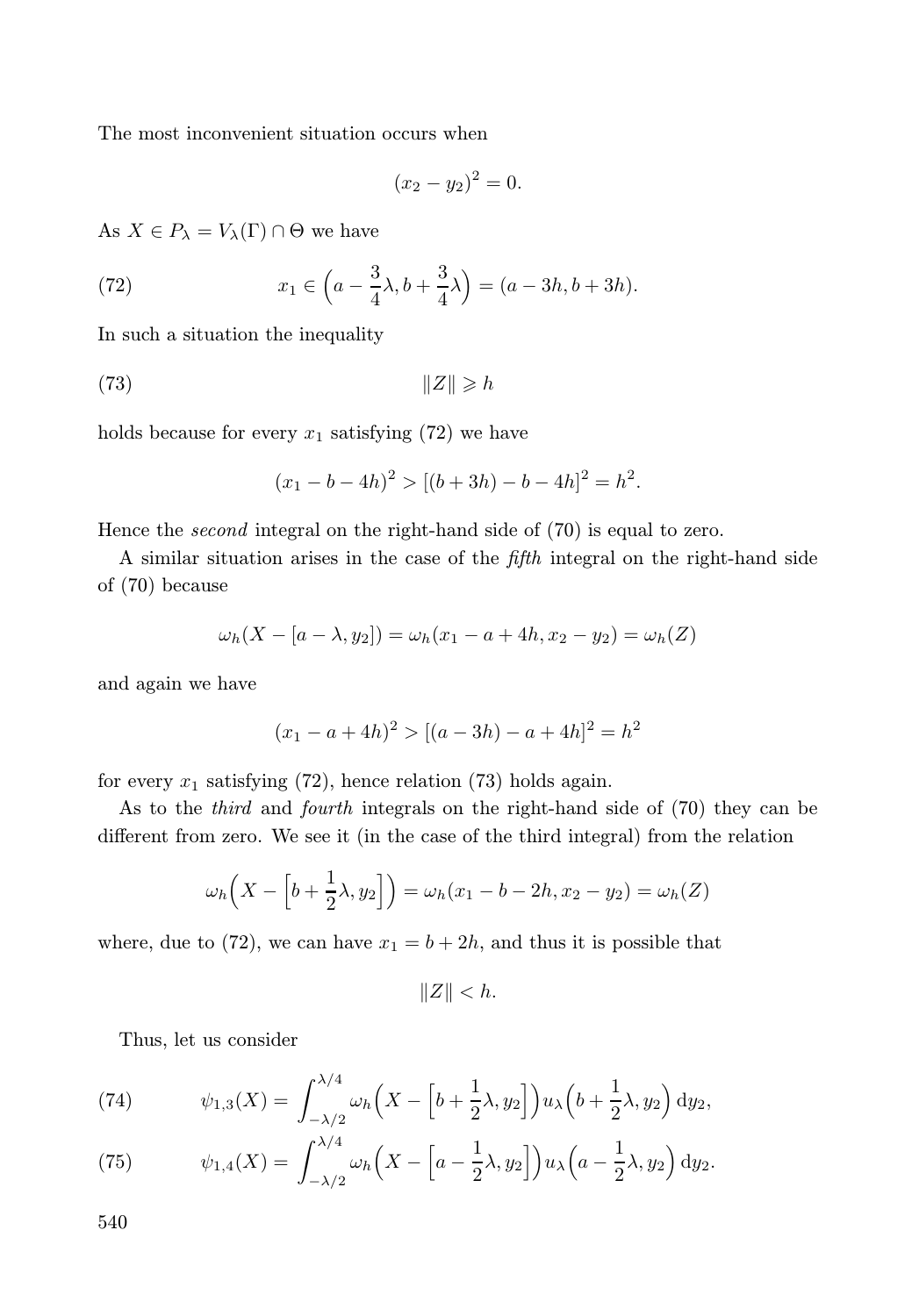Taking into account the preceding text and relation (70) we can write

(76) 
$$
|\psi_1(X)|^2 = (\psi_{1,3}(X) + \psi_{1,4}(X))^2 \leq 2(|\psi_{1,3}(X)|^2 + |\psi_{1,4}(X)|^2);
$$

thus it suffices to consider the case of relation (74); the considerations in the case of (75) follow the same lines.

Using the Schwarz inequality and relation (74) we obtain

(77) 
$$
|\psi_{1,3}(X)|^2 \leq \int_{-\lambda/2}^{\lambda/4} \omega_h^2 \left(X - \left[b + \frac{1}{2}\lambda, y_2\right]\right) dy_2 \int_{-\lambda/2}^{\lambda/4} u_\lambda^2 \left(b + \frac{1}{2}\lambda, y_2\right) dy_2.
$$

Inequality (77) will be rewritten to the form

$$
(78) \quad |\psi_{1,3}(X)|^2 \leq \int_{-\lambda/2}^{\lambda/4} \omega_h^2 \left(x_1 - b - \frac{1}{2}\lambda, x_2 - y_2\right) dy_2 \int_{-\lambda/2}^{\lambda/4} u_\lambda^2 \left(b + \frac{1}{2}\lambda, y_2\right) dy_2
$$
  

$$
\leq \int_{-\infty}^{\infty} \omega_h^2 \left(x_1 - b - \frac{1}{2}\lambda, y_2 - x_2\right) dy_2 \int_{-\lambda/2}^{\lambda/4} u_\lambda^2 \left(b + \frac{1}{2}\lambda, y_2\right) dy_2.
$$

In the first integral on the right-hand side of (78) we transform the variables in the form

$$
y_2 - x_2 = z_2 \Rightarrow dy_2 = dz_2
$$

and in the second integral we change the notation of the integration variable. We obtain

(79) 
$$
|\psi_{1,3}(X)|^2 \leqslant \int_{-\infty}^{\infty} \omega_h^2 \left(x_1 - b - \frac{1}{2}\lambda, z_2\right) dz_2 \int_{-\lambda/2}^{\lambda/4} u_\lambda^2 \left(b + \frac{1}{2}\lambda, s\right) ds.
$$

Let us integrate inequality (79) over  $P_{\lambda}$ :

$$
(80) \int_{P_{\lambda}} |\psi_{1,3}(X)|^2 dX
$$
  
\n
$$
\leq \int_{P_{\lambda}} \left\{ \int_{-\infty}^{\infty} \omega_h^2 (x_1 - b - \frac{1}{2}\lambda, z_2) dz_2 \int_{-\lambda/2}^{\lambda/4} u_{\lambda}^2 (b + \frac{1}{2}\lambda, s) ds \right\} dX
$$
  
\n
$$
= \int_{a-3\lambda/4}^{b+3\lambda/4} \left( \int_{-\infty}^{\infty} \omega_h^2 (x_1 - \frac{1}{2}\lambda - b, z_2) dz_2 \right) dx_1
$$
  
\n
$$
\times \int_{-3\lambda/4}^0 dx_2 \int_{-\lambda/2}^{\lambda/4} u_{\lambda} (b + \frac{1}{2}\lambda, s) ds
$$
  
\n
$$
\leq \int_{-\infty}^{\infty} \left( \int_{-\infty}^{\infty} \omega_h^2 (x_1 - b - \frac{1}{2}\lambda, z_2) dz_2 \right) dx_1 \cdot 3h \int_{-\lambda/2}^{\lambda/4} u_{\lambda} (b + \frac{1}{2}\lambda, s) ds.
$$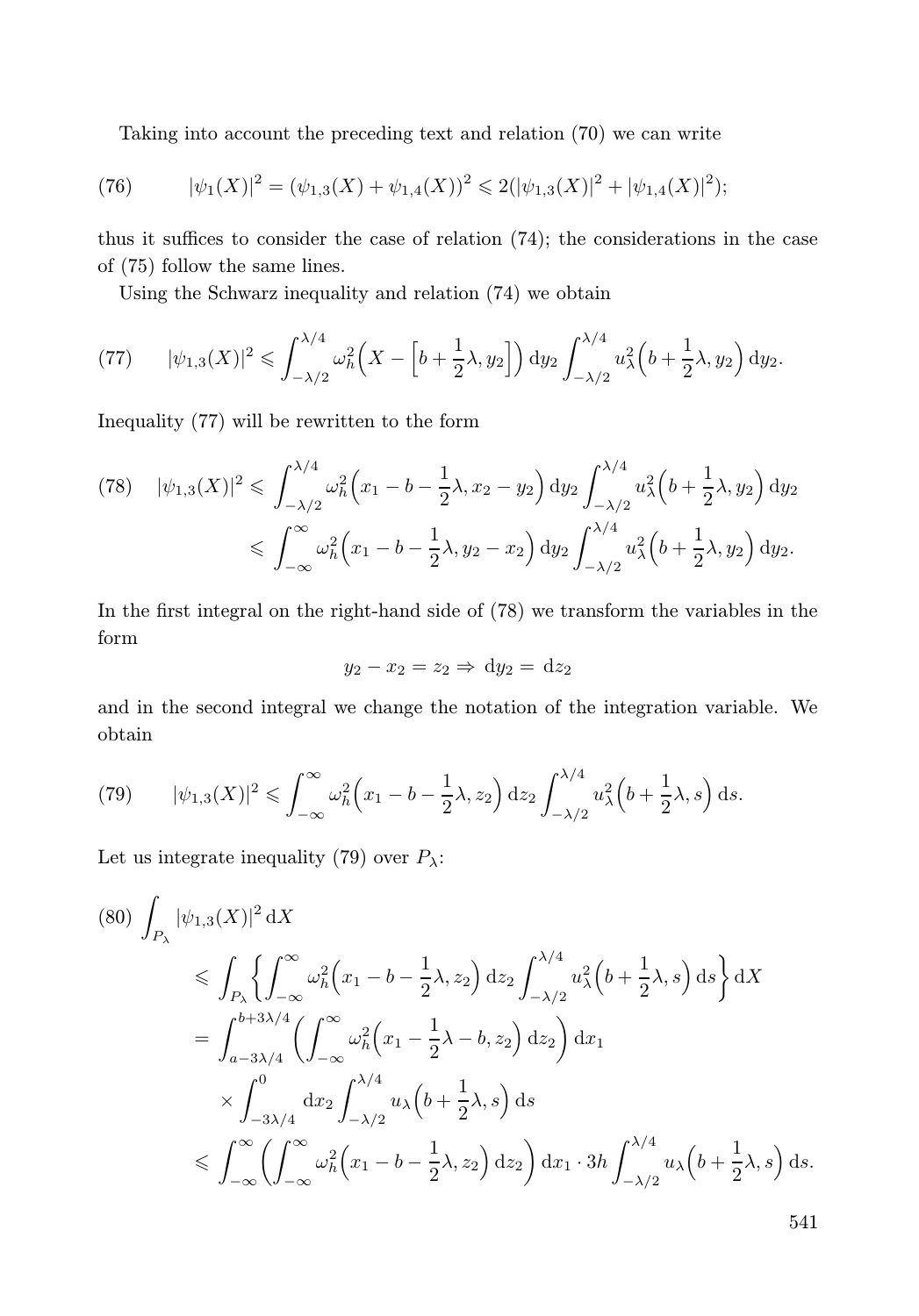In the first integral on the right-hand side of (80) we transform the variables in the form

$$
x_1 - b - \frac{1}{2}\lambda = z_1 \Rightarrow \mathrm{d}x_1 = \mathrm{d}z_1;
$$

hence we obtain

(81) 
$$
\|\psi_{1,3}\|_{0,P_\lambda}^2 \leq \int_{\mathbb{R}^2} \omega_h^2(Z) \,dZ \cdot 3h \int_{-\lambda/2}^{\lambda/4} u_\lambda\Big(b+\frac{1}{2}\lambda,s\Big) \,ds.
$$

Relations (81) and (52) (with  $N = 2$ ) yield

(82) 
$$
\|\psi_{1,3}\|_{0,P_{\lambda}}^2 \leq C_2 h^{-1} \int_{-\lambda/2}^{\lambda/4} u_{\lambda}^2 \left(b + \frac{1}{2}\lambda, s\right) ds.
$$

Inequality (82) is a one-dimensional analogue of inequalities (57) and (62). In this case we proceed as follows (we use definition (7) of the function  $u_{\lambda}$  and the definition of  $h: h = \frac{1}{4}\lambda$ :

(83) 
$$
h^{-1} \int_{-\lambda/2}^{\lambda/4} u_{\lambda}^{2} \left(b + \frac{1}{2}\lambda, s\right) ds = h^{-1} \int_{-2h}^{h} u_{\lambda}^{2} \left(b + \frac{1}{2}\lambda, s\right) ds
$$

$$
= \frac{1}{h} \int_{-2h}^{0} u^{2} \left(b + \frac{1}{2}\lambda, s - h\right) ds + \frac{1}{h} \int_{0}^{h} u^{2} \left(b + \frac{1}{2}\lambda, s - h\right) ds.
$$

Let  $h \to 0$  and let us evaluate each limit on the right-hand side of (83) separately. In both cases we have the limit of type  $\frac{0}{0}$ ; thus we can use the l'Hospital rule and the theorem on differentiation of an integral as a function of the upper limit. Again, as in part  $D1$ , we assume the function  $u$  to be sufficiently *smooth* and then extend the result by a density argument (see [5, Theorem 5.5.9]). First we consider the limit of the second term on the right-hand side of (83):

(84) 
$$
\lim_{h \to 0} \frac{1}{h} \int_0^h u^2 \left(b + \frac{1}{2}\lambda, s - h\right) ds = \lim_{h \to 0} u^2(b + 2h, 0) = 0,
$$

because  $[b, 0] \in \overline{\Gamma} = \overline{G \times \{0\}}$  and  $u|_{\Gamma} = 0$ . (The function u is smooth.)

As to the first term on the right-hand side of (83), we proceed as follows:

(85) 
$$
-2 \lim_{h \to 0} \frac{1}{2h} \int_0^{-2h} u^2 \left(b + \frac{1}{2}\lambda, s - h\right) ds = -2 \lim_{h \to 0} u^2 (b + 2h, -3h)
$$

$$
= -2u^2 (b, 0) = 0.
$$

Relations  $(81)–(85)$  yield

(86) 
$$
\lim_{\lambda \to 0} \|\psi_{1,3}\|_{0,P_{\lambda}}^2 = 0.
$$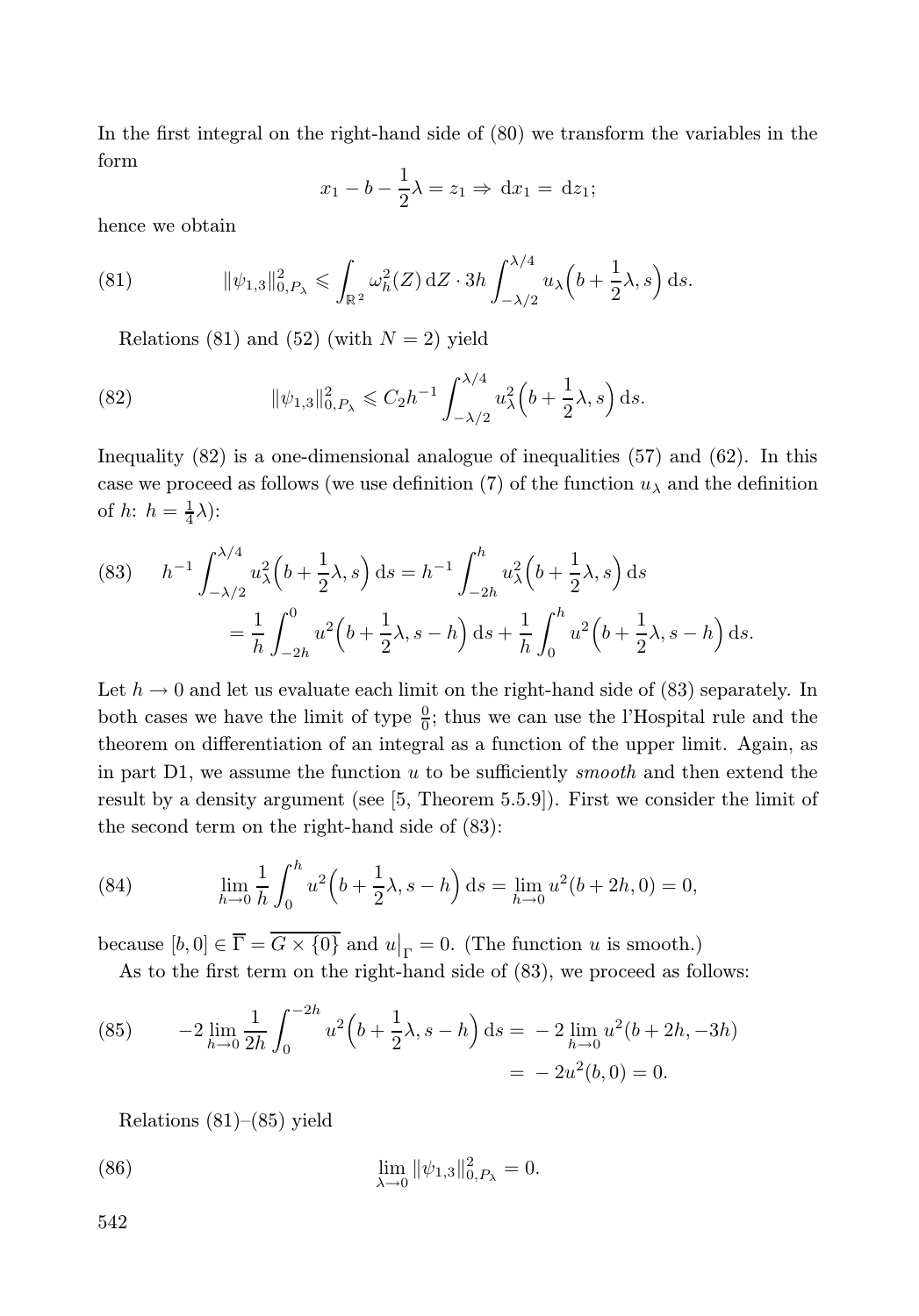We can prove in the same way that

(87) 
$$
\lim_{\lambda \to 0} \|\psi_{1,4}\|_{0,P_{\lambda}}^2 = 0.
$$

Relations (76) and (86), (87) imply

(88) 
$$
\lim_{\lambda \to 0} ||\psi_1||_{0,P_{\lambda}}^2 = 0.
$$

The proof of Lemma 2 in the case  $N = 2$  is complete.

**D2.2.**  $N = 3$ . Now we shall consider the situation  $i < N$  in the case  $N = 3$ , this means the cases  $i = 1$  and  $i = 2$ .

For greater simplicity we assume that  $G \subset \overline{G} \subset \Delta$  is a simply connected domain. Further we assume that the boundary  $\partial G$  consists of a finite number of smooth arcs; this assumption is sufficient for applications. In the case  $N = 3$  the sets  $U_\lambda(G), \ldots, Z_\lambda(G)$  and  $U_\lambda(\Gamma), \ldots, Z_\lambda(\Gamma)$  are defined by relations (4) and (5), respectively. Domains (5) are three-dimensional cylinders with bases parallel to the coordinate plane  $(x_1, x_2)$  and with the lateral area of a cylinder formed by straightlines parallel to the axis  $x_3$ . The projections of both bases of the cylinder  $M_\lambda(\Gamma)$  $(M = U, \ldots, Z)$  are identical with the two-dimensional domain  $M_{\lambda}(G)$  which lies in the coordinate plane  $(x_1, x_2)$ .

Let  $M^1_\lambda(\Gamma)$  and  $M^2_\lambda(\Gamma)$  be the lower and upper bases of the cylinder  $M_\lambda(\Gamma)$ , respectively, and let  $M^3_\lambda(\Gamma) = \partial M_\lambda(\Gamma) \setminus (M^1_\lambda(\Gamma) \cup M^2_\lambda(\Gamma))$ . Let  $X \in \partial M_\lambda(\Gamma)$  be an arbitrary point except for the points at which  $\partial M_\lambda(\Gamma)$  is not smooth. Let  $n(X)$  be the unit outer normal to  $\partial M_{\lambda}(\Gamma)$  at the point X. Then we have

(89) 
$$
X \in M_{\lambda}^{1}(\Gamma) \Rightarrow n(X) = (0, 0, -1),
$$

(90) 
$$
X \in M_{\lambda}^{2}(\Gamma) \Rightarrow n(X) = (0, 0, 1),
$$

(91) 
$$
X \in M_{\lambda}^{3}(\Gamma) \Rightarrow n(X) = (n_{1}(X), n_{2}(X), 0), \quad n_{1}^{2}(X) + n_{2}^{2}(X) = 1.
$$

Now we shall compute the functions  $\psi_i(X)$  given by relation (32) for  $i = 1$  and  $i = 2$ . By the Green-Gauss-Ostrogradskij theorem and relations  $(89)$ – $(91)$  we have

(92) 
$$
\psi_i(X) = \int_{Q_{\lambda}} \omega_h(X - Y) \frac{\partial u_{\lambda}}{\partial y_i}(Y) dY - \int_{U_{\lambda}^3(\Gamma)} \omega_h(X - Y) u_{\lambda}(Y) n_i(Y) d\sigma_Y + \int_{W_{\lambda}^3(\Gamma)} \omega_h(X - Y) u_{\lambda}(Y) n_i(Y) d\sigma_Y.
$$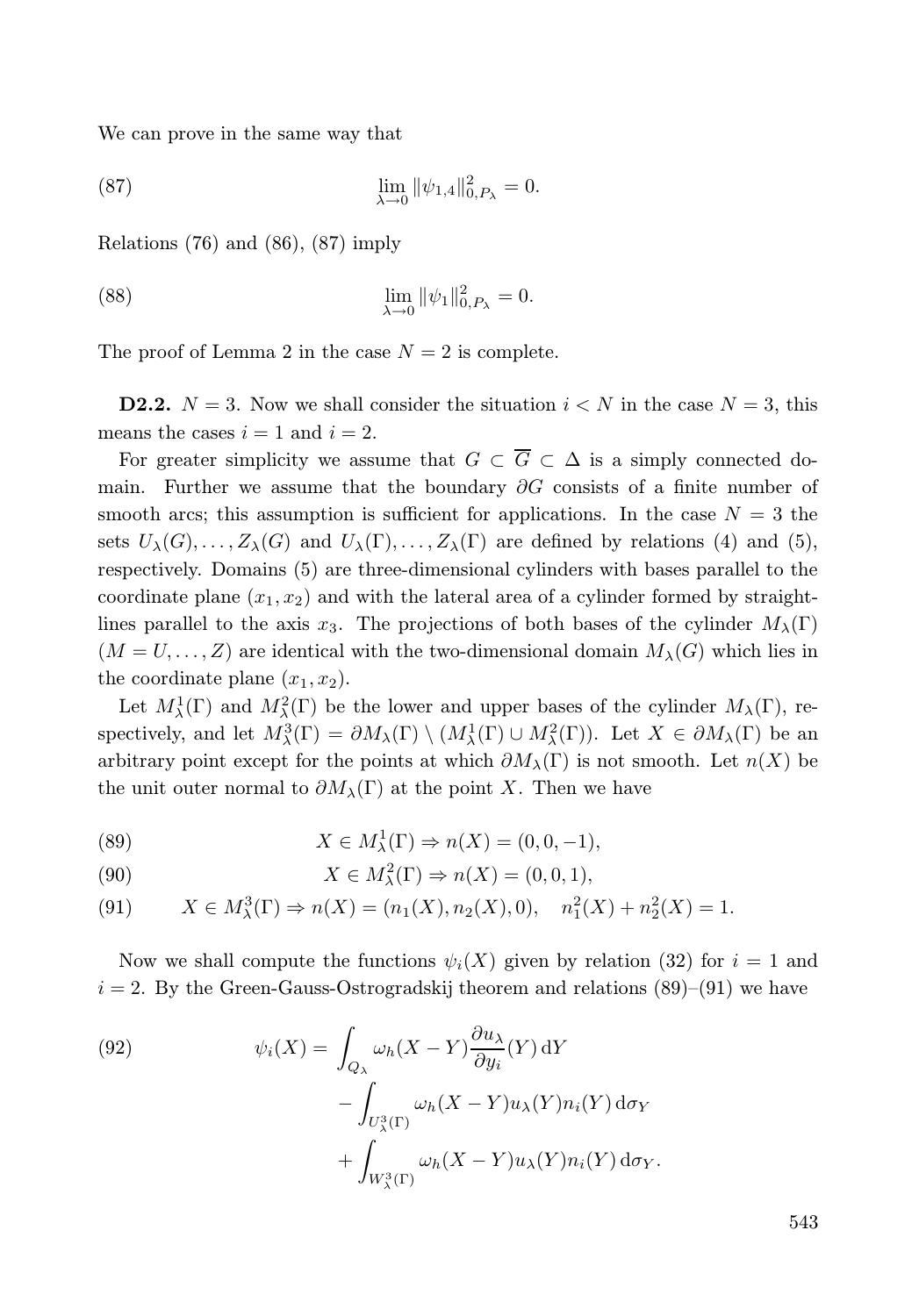The last two integrals appearing on the right-hand side of (92) are surface integrals of the first kind. Similarly to Section D1 the first integral on the right-hand side of (92) tends to zero in  $L_2(P_\lambda)$ ; this means

(93) 
$$
\lim_{\lambda \to 0} \int_{P_{\lambda}} \left( \int_{Q_{\lambda}} \omega_h (X - Y) \frac{\partial u_{\lambda}}{\partial y_1} (Y) \, dY \right)^2 dX = 0,
$$

where (see Fig. 3)

$$
P_{\lambda} = V_{\lambda}(\Gamma) \cap \Theta, \quad Q_{\lambda} = U_{\lambda}(\Gamma) \setminus \overline{W_{\lambda}(\Gamma)}.
$$

Now we prove that the second integral on the right-hand side of (92) is equal to zero. We have

$$
||X - Y|| = \sqrt{(x_1 - y_1)^2 + (x_2 - y_2)^2 + (x_3 - y_3)^2}.
$$

The most inconvenient situation occurs when  $x_3 - y_3 = 0$  (in this case the points X, Y lie in a plane which is parallel to the coordinate plane  $(x_1, x_2)$  and when the point X is very close to  $V^3_\lambda(\Gamma)$  or lies on  $V^3_\lambda(\Gamma)$ . As  $Y \in U^3_\lambda(\Gamma)$  and  $X \in P_\lambda$  we see that in every case we have  $||X - Y|| \geq h$ . Thus  $\omega_h(X - Y) = 0$  and the second integral on the right-hand side of (92) is equal to zero. Hence

$$
\psi_i(X) = \int_{W^3_{\lambda}(\Gamma)} \omega_h(X - Y) u_{\lambda}(Y) n_i(Y) d\sigma_Y.
$$

Using the Schwarz inequality and the fact that  $|n_i(Y)| \leq 1$  we obtain

(94) 
$$
|\psi_i(X)|^2 \leq \int_{W^3_{\lambda}(\Gamma)} \omega_h^2(X-Y) d\sigma_Y \int_{W^3_{\lambda}(\Gamma)} u_{\lambda}^2(Y) d\sigma_Y
$$

$$
= \int_{W^3_{\lambda}(\Gamma)} \omega_h^2(X-Y) d\sigma_Y \int_{W^3_{\lambda}(\Gamma)} u_{\lambda}^2(Z) d\sigma_Z.
$$

Integration of inequality (94) over  $P_{\lambda}$  yields

$$
(95) \qquad \|\psi_i\|_{0,P_\lambda}^2 \leqslant \int_{P_\lambda} \left\{ \int_{W^3_\lambda(\Gamma)} \omega_h^2(X-Y) \, \mathrm{d}\sigma_Y \right\} \mathrm{d}X \cdot \int_{W^3_\lambda(\Gamma)} u_\lambda^2(Z) \, \mathrm{d}\sigma_Z.
$$

First let us consider the second surface integral appearing on the right-hand side of (95). As  $W^3_\lambda(\Gamma) = \partial W_\lambda(G) \times (-\frac{1}{2}\lambda, \frac{1}{4}\lambda)$  we can write using definition (7) of the function  $u_{\lambda}$  and the properties of a line integral of the first kind:

$$
(96) \quad \int_{W_{\lambda}^3(\Gamma)} u_{\lambda}^2(Z) d\sigma_Z = \int_{\partial W_{\lambda}(G) \times (-\frac{1}{2}\lambda, \frac{1}{4}\lambda)} u^2(z_1, z_2, z_3 - h) d\sigma_Z
$$
  
= 
$$
\sum_{k=1}^m \int_{-\lambda/2}^{\lambda/4} \left\{ \int_{R'_k} u^2(z_1, a_{k,\lambda}(z_1), z_3 - h) \sqrt{1 + [a'_{k,\lambda}(z_1)]^2} dz_1 \right\} dz_3,
$$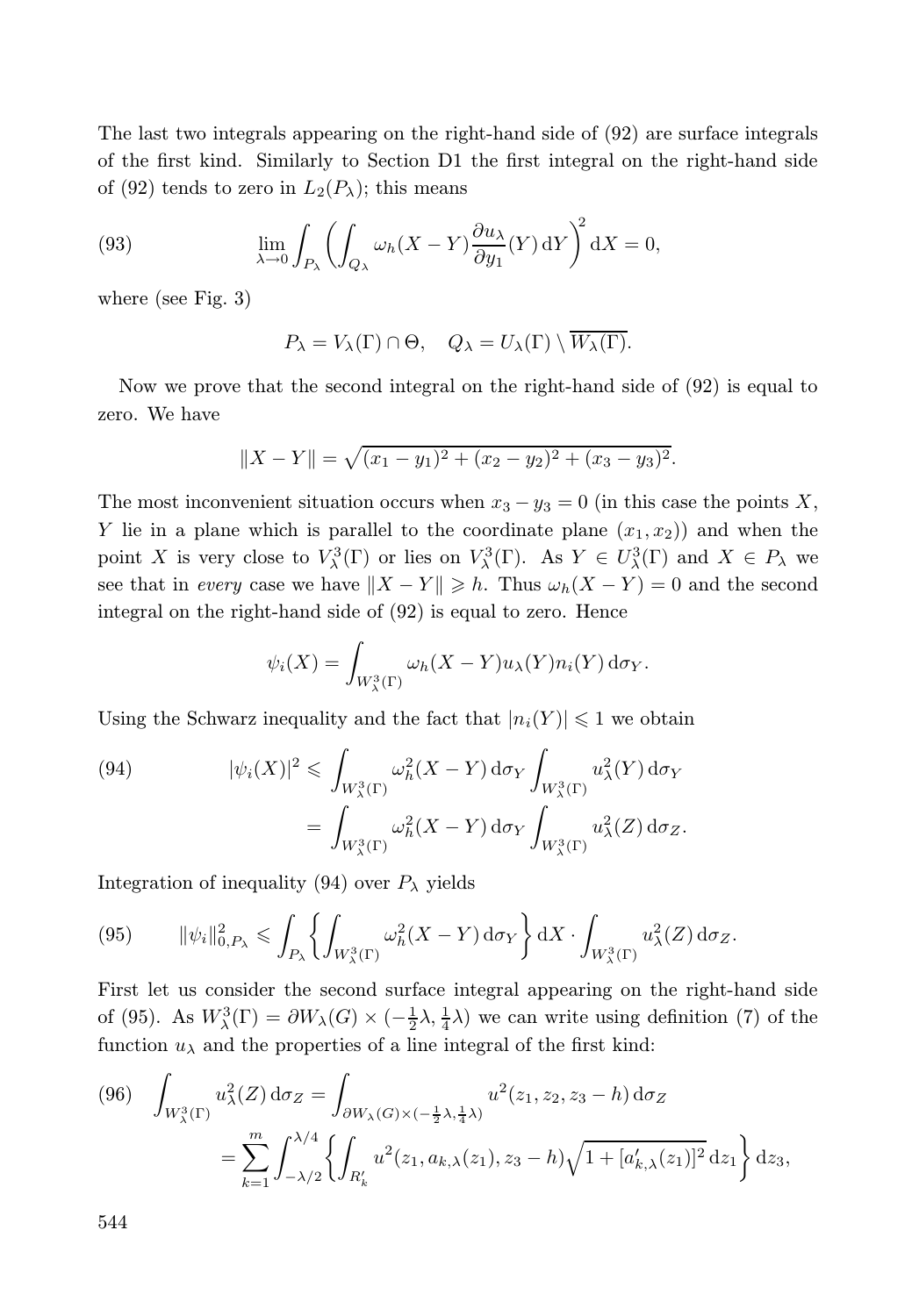where  $a_{k,\lambda}$  is a local representation of the curve  $\partial W_{\lambda}(G)$ . (The situation is similar to that which is sketched in Fig. 4.) We have  $|a'_{k,\lambda}(z_1)|^2 < C_k$ , where the constant  $C_k$ depends only on the Lipschitz constant of the function  $\alpha_k(z_1)$  which represents locally the curve  $\partial G$  (which does not depend on  $\lambda$ ; however,  $\partial W_{\lambda}(G)$  depends, similarly as  $W_\lambda(G)$ , on  $\lambda$ —see  $(4)_3$ ; attention: the symbols  $a_{k,\lambda}$  and  $\alpha_k$  represent two different parallel arcs). The symbol  $R'_k$   $(k = 1, ..., m)$  denotes a segment on the  $z_1$ -axis of the kth local coordinate system  $(z_1, z_2)$ . (It would be more precise to use the notation  $(z_1^{(k)}, z_2^{(k)})$  instead of the notation  $(z_1, z_2)$ ; however, it would have been very cumbersome.) Thus

$$
(97) \qquad \int_{W_{\lambda}^3(\Gamma)} u_{\lambda}^2(Z) \, \mathrm{d}\sigma_Z \leqslant C_0 \sum_{k=1}^m \int_{-\lambda/2}^{\lambda/4} \left\{ \int_{R'_k} u^2(z_1, a_{k,\lambda}(z_1), z_3 - h) \, \mathrm{d}z_1 \right\} \, \mathrm{d}z_3,
$$

where  $C_0 = \max(C_1, \ldots, C_m)$ . Let us consider the expression

(98) 
$$
\frac{1}{h} \int_{-\lambda/2}^{\lambda/4} \left\{ \int_{R'_k} u^2(z_1, a_{k,\lambda}(z_1), z_3 - h) dz_1 \right\} dz_3
$$

$$
= \int_{R'_k} \left\{ \frac{1}{h} \int_{-2h}^0 u^2(z_1, a_{k,\lambda}(z_1), z_3 - h) dz_3 \right\}
$$

$$
+ \frac{1}{h} \int_0^h u^2(z_1, a_{k,\lambda}(z_1), z_3 - h) dz_3 \right\} dz_1,
$$

where we have used the Fubini theorem. Let  $h \to 0$  in (98). First let us consider the second expression appearing on the right-hand side of (98). To this end, the following fact should be noted: if  $h \to 0$  then  $\partial W_\lambda(G)$  tends to  $\partial G$ . The corresponding kth part of  $\partial G$  is described in the local coordinate system  $(z_1, z_2)$  by the function  $\alpha_k(z_1)$ . Hence (as the limit is of the type  $\frac{0}{0}$ , we use the l'Hospital rule and the theorem on differentiation of an integral as a function of the upper limit)

$$
\lim_{h \to 0} \frac{1}{h} \int_0^h u^2(z_1, a_{k,\lambda}(z_1), z_3 - h) dz_3 = \lim_{h \to 0} u^2(z_1, a_{k,\lambda}(z_1), 0) = u^2(z_1, \alpha_k(z_1), 0).
$$

As  $[z_1, \alpha_k(z_1), 0] \in \partial G$  and  $u|_{\Gamma} = 0$ , where  $\Gamma = G \times \{0\}$ , we have by the assumed continuity of the function  $u$ 

$$
u^{2}(z_{1}, \alpha_{k}(z_{1}), 0) = 0,
$$

which yields

(99) 
$$
\lim_{h \to 0} \frac{1}{h} \int_0^h u^2(z_1, a_{k,\lambda}(z_1), z_3 - h) dz_3 = 0.
$$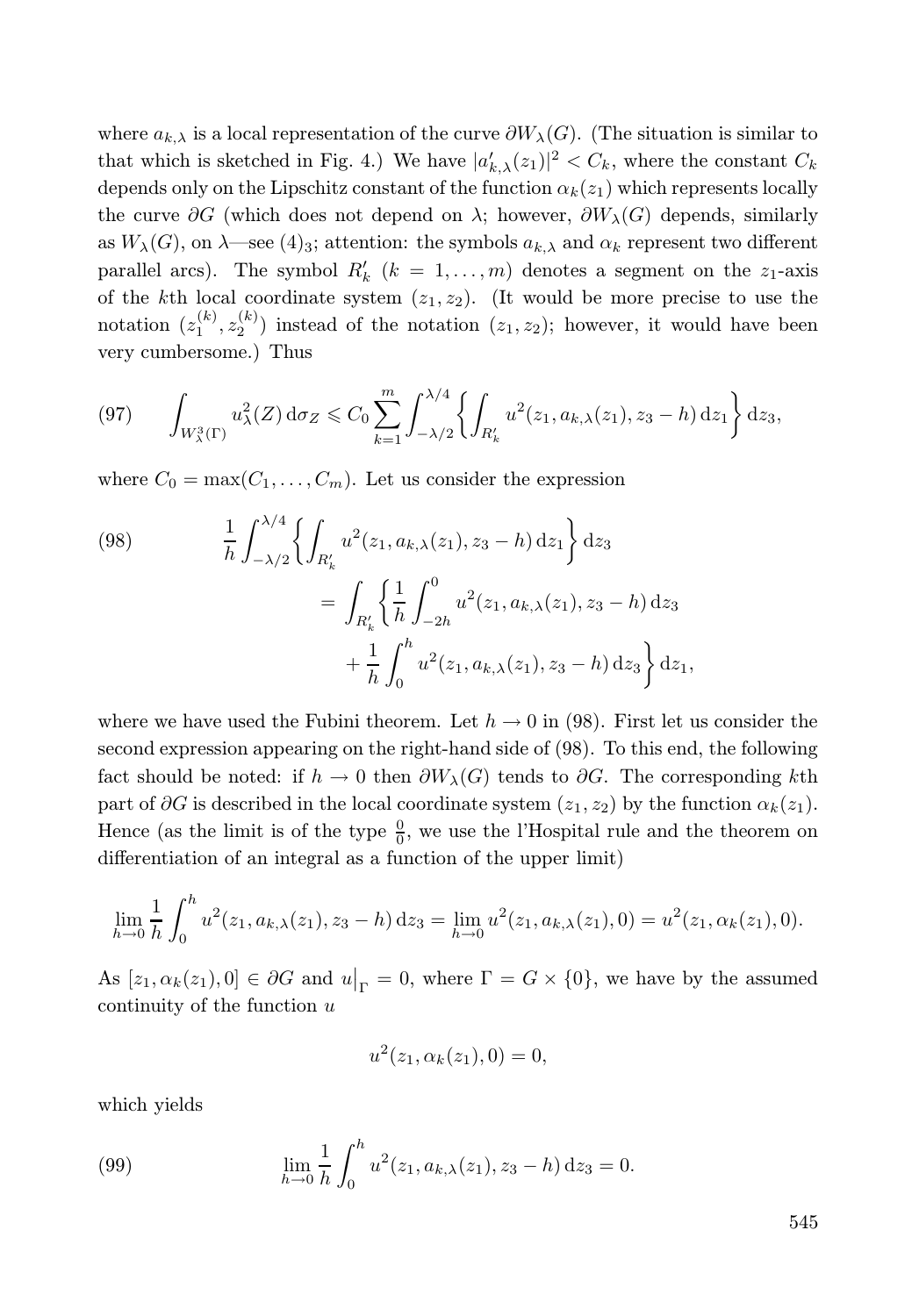As to the first expression appearing on the right-hand side of (98) we have by the same argument

$$
(100) \quad \lim_{h \to 0} \frac{1}{h} \int_{-2h}^{0} u^2(z_1, a_{k,\lambda}(z_1), z_3 - h) \, dz_3 = -2 \lim_{h \to 0} u^2(z_1, a_{k,\lambda}(z_1), -3h) = -2u^2(z_1, \alpha_k(z_1), 0) = 0.
$$

We see from relations  $(95)$ – $(100)$  that to complete the proof of Lemma 2 in the case  $N = 3$  means to prove

(101) 
$$
\int_{P_{\lambda}} \left\{ \int_{W_{\lambda}^3(\Gamma)} \omega_h^2(X - Y) d\sigma_Y \right\} dX = Ch^{-1}.
$$

The Fubini theorem and the mean value theorem yield

(102) 
$$
\int_{P_{\lambda}} \left\{ \int_{W_{\lambda}^3(\Gamma)} \omega_h^2(X - Y) d\sigma_Y \right\} dX = \int_{W_{\lambda}^3(\Gamma)} \left\{ \int_{P_{\lambda}} \omega_h^2(X - Y) dX \right\} d\sigma_Y
$$

$$
= \int_{W_{\lambda}^3(\Gamma)} \left\{ \int_{\substack{\|X - Y\| < h \\ Y \in W_{\lambda}^3(\Gamma)}} \omega_h^2(X - Y) dX \right\} d\sigma_Y
$$

$$
= \int_{W_{\lambda}^3(\Gamma)} \omega_h^2(X_0 - Y) d\sigma_Y \int_{\substack{\|X - Y\| < h \\ Y \in W_{\lambda}^3(\Gamma)}} dX.
$$

We have

(103) 
$$
\int_{\substack{\|X-Y\|
$$

As to the first integral on the right-hand side of (102), the case  $X_0 \in W^3_\lambda(\Gamma)$  is most inconvenient. As the inequality  $||X_0 - Y|| < h$  must hold for  $\omega_h^2(X_0 - Y) > 0$  we find

$$
\int_{W_{\lambda}^3(\Gamma)} \omega_h^2(X_0 - Y) d\sigma_Y = \int_{\sigma(X_0)} \omega_h^2(X_0 - Y) d\sigma_Y,
$$

where

$$
\sigma(X_0) \subset W^3_{\lambda}(\Gamma), \quad \text{meas}_2 \,\sigma(X_0) \leqslant Ch^2.
$$

Hence, taking into account (11) with  $N = 3$ , we conclude that

(104) 
$$
\int_{W_{\lambda}^3(\Gamma)} \omega_h^2(X_0 - Y) d\sigma_Y = \omega_h^2(X_0 - Y_0) \int_{\sigma(X_0)} d\sigma_Y \leq C h^{-4}
$$

Relations (102)–(104) imply the desired result (101). Lemma 2 is completely proved.  $\Box$ 

.